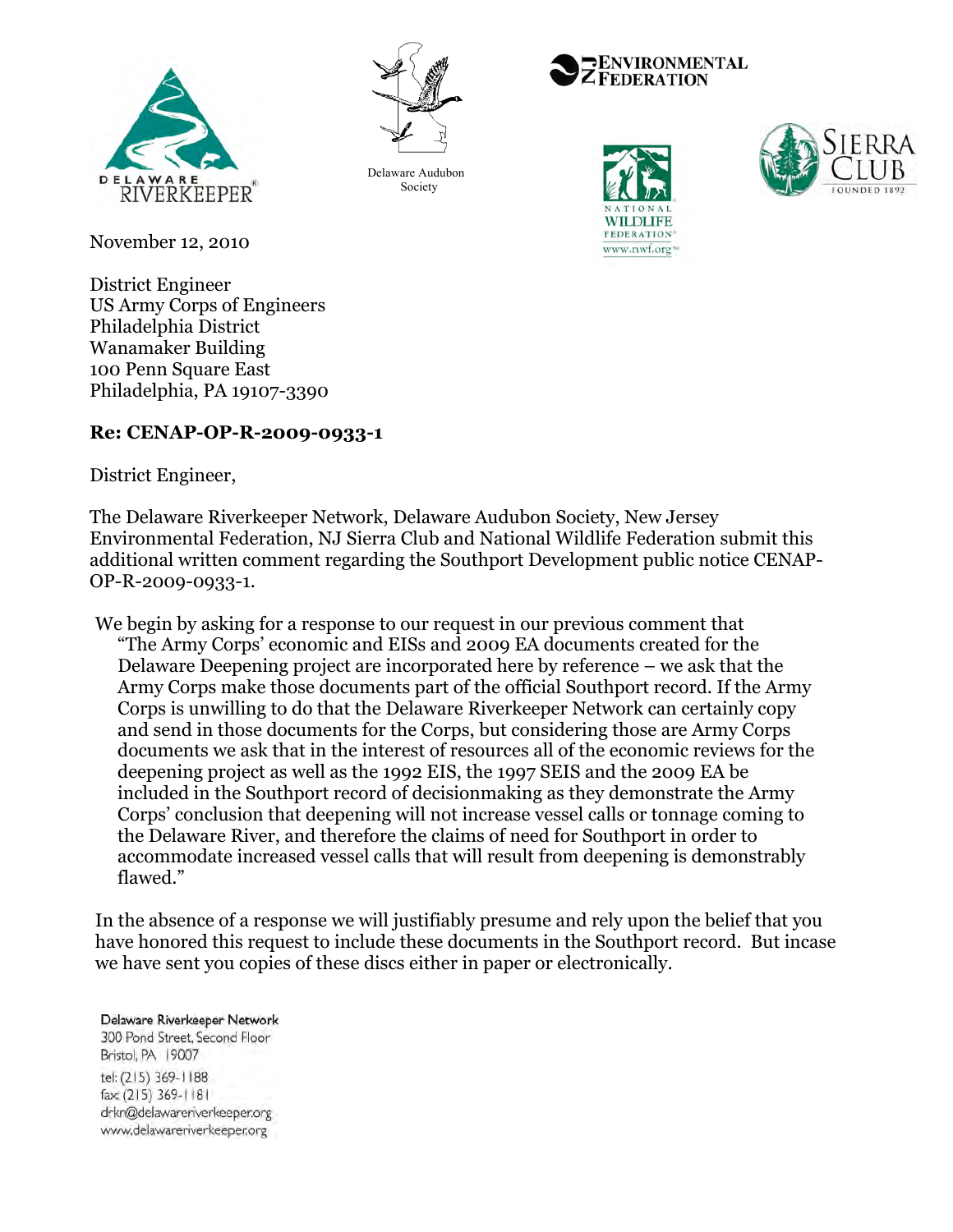## Magnuson-Stevens Fishery Conservation and Management Act

It is important to note for the record that in addition to the Army Corps' concerted efforts to undermine application of the National Environmental Policy Act or give due courtesy or respect to its sister-federal agencies, and in addition to its failure to properly pursue the Clean Water Act permitting process for the Southport project, the Army Corps is also trying to evade application of the Magnuson-Stevens Fishery Conservation and Management Act with regards to Essential Fish Habitat (EFH). In a series of email exchanges (copy attached) Corps officials communicated with one another expressing concern about the effect if they "capitulated to NMFS" with regards to application of the essential fish habitat regulations. They then also discuss a process with themselves and others about using a "15-day stealth option" against NMFS and the USF&WS to try to get out from under their EFH findings and regulatory application. It is troubling that the Army Corps is so committed to its pre-determined findings for this project and its desire to see it move forward (for unknown but perhaps purely political reasons) that it would undermine the law and its colleague federal agencies who in fact have lead over the issues in question.

According to NMFS, contradicting claims of project supporters and the Army Corps, there is in fact designated Essential Fish Habitat under the Magnuson-Stevens Fishery Conservation and Management Act that will be affected by this project. "The mixing zone in the Delaware River has been designated as EFH for all life stages of winter flounder and windowpane, juvenile and adult bluefish, summer flounder, juveniles Atlantic sea herring, Atlantic butterfish (*Peprilus triacanthus*), scup (*Stenotomus chrysops*), black sea bass (*Centropristis striata*) and all life stages, king mackerel (*Scomberomorus cavalla*), Spanish mackerel (*Scomberomorus maculatus*), cobia (*Rachycentron canadum*), clearnnose skate (*Raja eglanteria*), little skate (*Leucoraja erinacea*), and winter skate (*Leucoraja ocellata*). The mixing zone is those areas of the River where the salinities range from 25 ppt to 5 ppt according to NMFS, bringing the mixing zone to just above the Schuylkill River in PA; therefore "EFH may be designated at the project site." (NMFS 10/22/10) According to the EFH final rule published in the Federal Register on January 17, 2002, an adverse effect on EFH is "any impacts which reduce the quality and/or quantity of EFH." This affect may be direct or indirect, it may be physical, chemical or biological alterations of the waters or the substrate, it may include the loss or injury of benthic organisms, prey species and their habitat or other ecosystem components. Adverse effects may result from action within or without the EFH area. Adverse impacts may include individual, cumulative, synergistic consequences of actions, and the effect may be site-specific or habitat-wide. Adverse effect may be the loss or reduction in availability of prey species through direct harm or capture, or through harm to the prey species' habitat. The Southport project, which will result in significant levels of dredging, filling, altered circulation patterns, water quality degradation, destruction of shallow water habitat and riparian habitat, and so on, will have a substantial and unacceptable impact to a wide variety of NOAA trust resources. (See NMFS letter 10/22/2010).

The Essential Fish Habitat document submitted by the Army Corps on August 5, 2010 not only fails to identify EFH affected by the project, but it also discounts/undervalues significantly the effects it admits the project will have: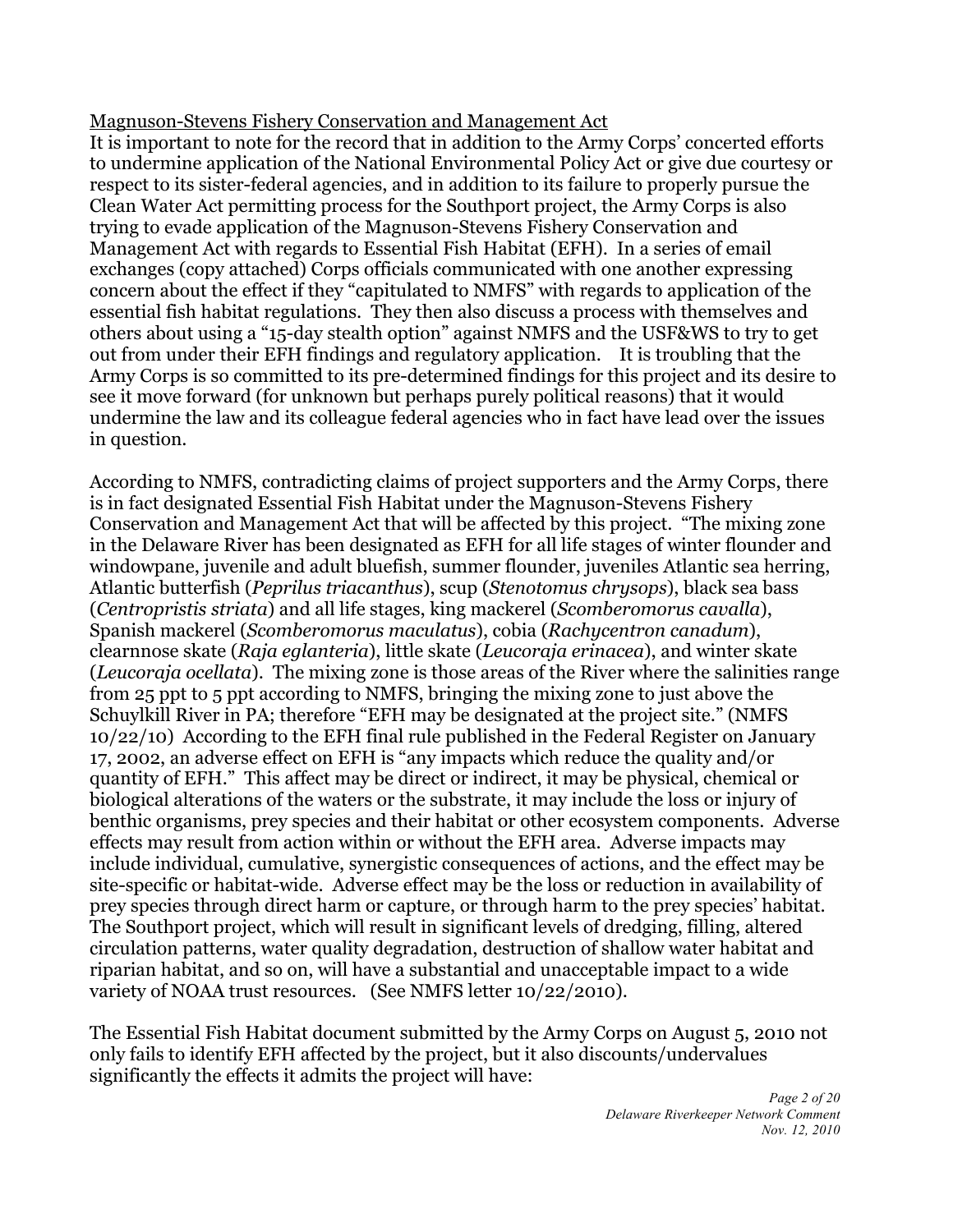- $\checkmark$  Food production the assertion of no effect is contradicted by the information in this comment and our previous comment as well as supporting materials and submissions by other agencies.
- $\checkmark$  Conservation the assertion of minimal adverse effect is contradicted by the information in this comment and our previous comment as well as supporting materials and submissions by other agencies. And the assertion that it will be addressed through mitigation is wholly inappropriate as the mitigation proposed is obviously deficient and the Army Corps has never attempted to address that.
- $\checkmark$  Water quality -- the assertion of minimal adverse affect is contradicted by the information in this comment and our previous comment as well as supporting materials and submissions by other agencies. And the assertion that it will be addressed through mitigation is wholly inappropriate as the mitigation proposed is obviously deficient.
- $\checkmark$  Fish and wildilife -- the assertion of minimal adverse affect is contradicted by the information in this comment and our previous comment as well as supporting materials and submissions by other agencies. And the assertion that it will be addressed through mitigation is wholly inappropriate as the mitigation proposed is obviously deficient and the Army Corps has never attempted to address that.
- $\checkmark$  Noise -- the assertion of minimal adverse affect is contradicted by the information regarding the affects of the pile driving associated with this project as submitted in our previous comment and other agency comment.
- $\checkmark$  Economics there is no demonstration of economic benefits and it is shocking the Army Corps would even try to make such a ridiculous claim. Not only did the project supporters not provide supporting information, but the documentation the Army Corps put together in support of the deepening project contradicts such a claim (as documented in this and our previous comment and the comments submitted by NMFS).
- Recreation & Aesthetics– the assertion of no effect on recreation is not accurate either. A project such as this that affects species like shad and striped bass of such great interest to recreational anglers, that affects bald eagle of such great interest to bird watchers, and that will replace a vegetated bank with a hardened bank affecting the aesthetics for boaters will most certainly adversely affect recreation.
- $\checkmark$  General Environmental Concerns the assertion of minimal adverse affect is contradicted by the information in this comment and our previous comment as well as supporting materials and submissions by other agencies. And the assertion that it will be addressed through mitigation is wholly inappropriate as the mitigation proposed is obviously deficient.
- $\checkmark$  Wetlands -- the assertion of minimal adverse affect is contradicted by the information in this comment and our previous comment as well as supporting materials and submissions by other agencies. And the assertion that it will be addressed through mitigation is wholly inappropriate as the mitigation proposed is obviously deficient.

It is shocking the Army Corps would be so misrepresentative in its characterization of the environmental harms of the Southport proposal – particularly when it has still failed to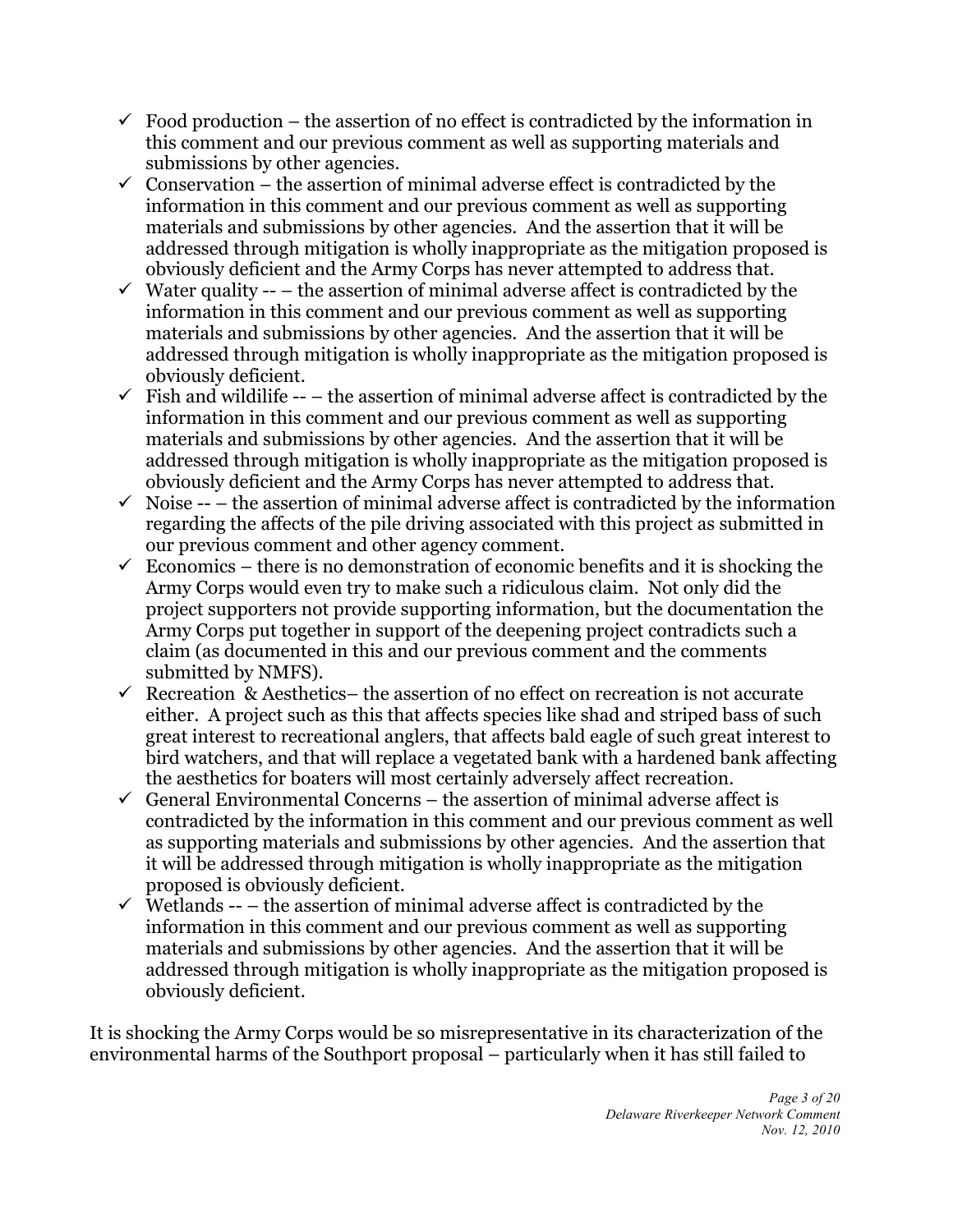undertake the NEPA process and provide itself with the information it would need to make such an assessment/claim.

# Army Corps Joining Forces Against the Public

The Army Corps received an email from Jamie Davis within EPA stating "In light of the rash of activity recently from the riverkeeper regarding the Southport project, we are hoping to set up a meeting with you guys to make sure we are on the same page." This effort to ensure the two agencies are working in concert against a public representative seems inappropriate at best. EPA and the Army Corps have two complementary but separate roles with regards to the Southport permitting and review process and should be undertaking their separate efforts with all due deliberation, regard and seriousness; not getting on the same page before the process has even begun.

The Army Corps and PADEP seem to be freely and quickly sharing all DRN communications with Weston Solutions and the PRPA. Were there any Right to Know or FOIA requests submitted to obtain this information? Helping the project sponsor track our every move without going through proper legal protocols, when at the same time not just requiring the public to go through those legal steps but redacting out information so as to limit what we get, is inequitable at best.

The requirements of NEPA are being dishonored and violated by the Army Corps already – the CWA public notice needs to be rescinded and the NEPA process fulfilled first. NEPA is a planning statute that requires federal agencies, prior to taking a major federal action, to evaluate the impact of the action on the natural environment. *See* 42 U.S.C. § 4332. It emphasizes the importance of coherent and comprehensive upfront environmental analysis to ensure informed decision making, and to ensure that "the agency will not act on incomplete information, only to regret its decision after it is too late to correct." *Marsh v. Or. Natural Res. Council*, 490 U.S. 390, 371 (1989).

The Army Corps is not fulfilling the goal and requirements of NEPA that Federal agencies are required to take a "hard look" at environmental consequences prior to a major action to integrate environmental consequences into the decision making process. *Kleppe v. Sierra Club*, 427 U.S. 390, 410 n. 21 (1976) *Balt. Gas & Elec. Co. v. Natural Res. Def. Council*, 462 U.S. 87, 97 (1983). *Morris County Trust For Historic Pres. v. Morris County Trust*, 714 F.2d 271, 274-75 (3rd Cir. 1983). *See also Concerned Citizens Alliance, Inc., v. Slater,* 176 F.3d 686 (3rd Cir. 1999).

Here the Army Corps is proposing Clean Water Act decisionmaking on the discharge of dredged and fill material, and discharge of pollution into a waterway of the United States, i.e. the Delaware River, on a project that will affect a multitude of habitats and species including species that are threatened, endangered or proposed for Endangered Species Act listing without having first undertaken the NEPA review processs. This backward application of the law is depriving the public and the environment of the reviews and protections they are entitled to and promised pursuant to law.

The Southport project proponents have created a document they have titled a draft environmental assessment. This document was not created by the Army Corps and has not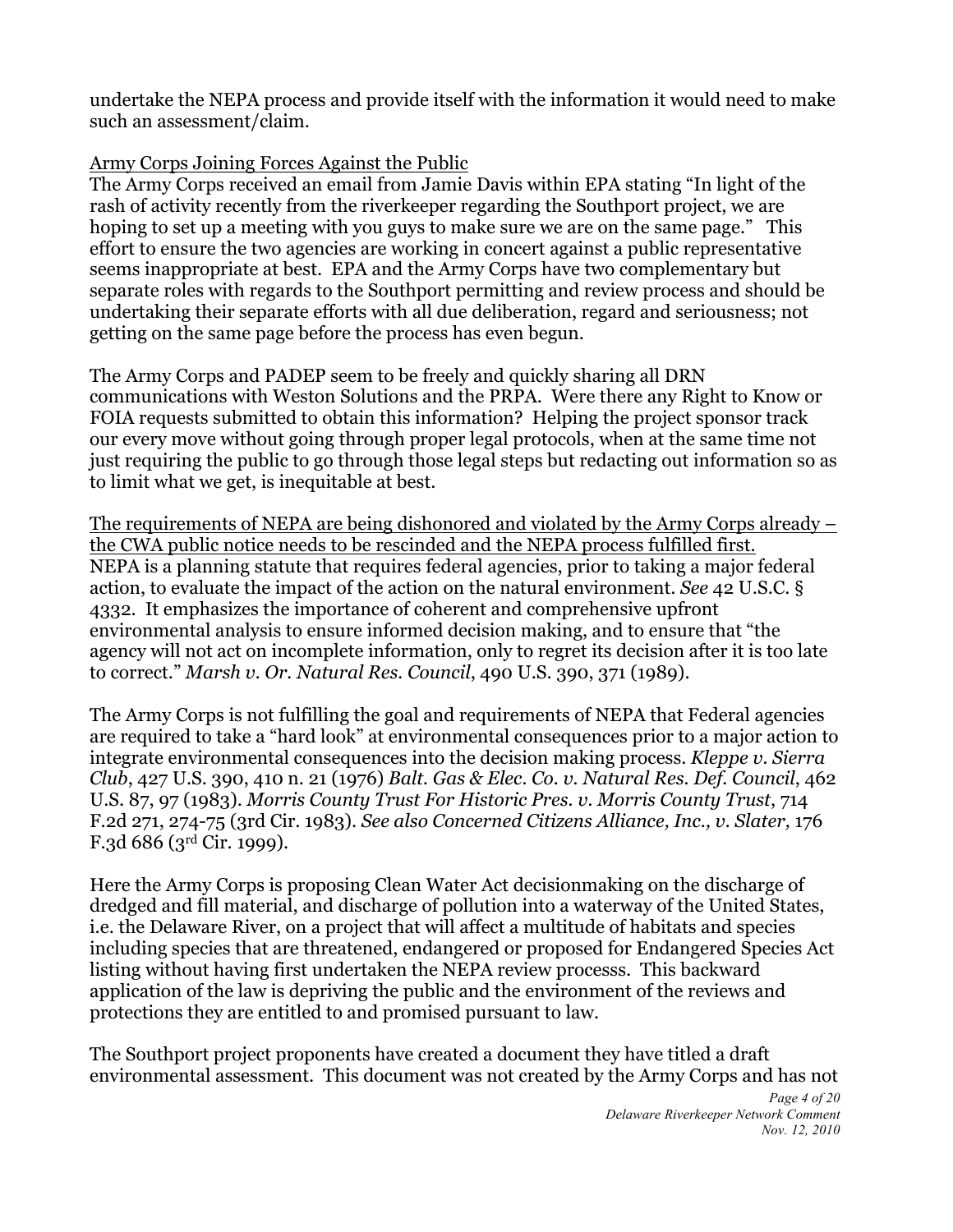been the subject of public notice or review (DRN received it as the result of a file review request made to the State). This document was not part of the notice materials issued nor was it made generally available to the public. The document was created to respond to State assessment obligations and as such it "contains the information required on the Pennsylvania Department of Environmental Protection (PADEP) Environmental Assessment form." As such, this project sponsor created assessment clearly contributes nothing to the fulfillment of the Army Corps' NEPA obligation.

Furthermore, in addition to our concern about the order of the decisionmaking process, the Army Corps public notice clearly did not fulfill its NEPA public-information obligations – the Army Corps public notice did not disseminate or make available as much information as practicable or necessary for the public or other agencies to be able to fully assess the proposed project, its ramifications, its environmental impacts, its community impacts or the asserted need. Delaware Riverkeeper's comments are based almost entirely on documents we obtained via other sources and means (file reviews, Right to Know requests and Freedom of Information Act requests) instituted by our own efforts and initiatives over many years; very little information was issued with the public notice that would allow for informed comment or consideration of the project by those receiving it.

#### Lack of Need Further Demonstrated

Documentation on the growing record further undermines any claims or justifications supporting the need for this port project that would inflict so much harm. In addition to the challenges raised in the Delaware Riverkeeper Network September 23, 2010 comment letter more information is now on the record to challenge the alleged need for this project.

The so-called environmental assessment document prepared by the project sponsors makes a number of assertions about shipping, and ports and the transport of goods upon which it asserts a claim of need. But its entire three and a half, doubled spaced pages not only provides minimal information, but does no more than list a series of bald-faced assertions that are totally unsubstantiated. The claim of need is merely a list of claims and assertions by the project sponsor with no independent information or verification to back them up. Attached please find a set of comments prepared by Dr. Bob Stearns regarding the claims of need and economic benefit in the sponsor created assessment of the project.

In its October 22, 2010 comment letter the National Marine Fisheries Service also questions the justification of "need" provided for the project. NMFS correctly notes that while the project proponent is making increasing claims that other ports will lack capacity in the future and that this now displaced traffic will come to Southport, there is no documentation or citations provided to support these claims. The project proponent entirely fails to acknowledge that other ports across the country are indeed developing plans and programs to ensure their future capacity and growth. In fact, according to the NMFS letter, not only has the Port Authority of New York and New Jersey developed a Comprehensive Port Improvement Plan to ensure its future capacity and growth (this is one of the ports Southport proponents claim will lack future capacity, thus forcing vessels to Southport), its plan has undergone the NEPA process, including public scoping and review. Clearly, the likelihood of this plan's implementation is far greater than the speculative and unsubstantiated assertions made by Southport supporters to the contrary.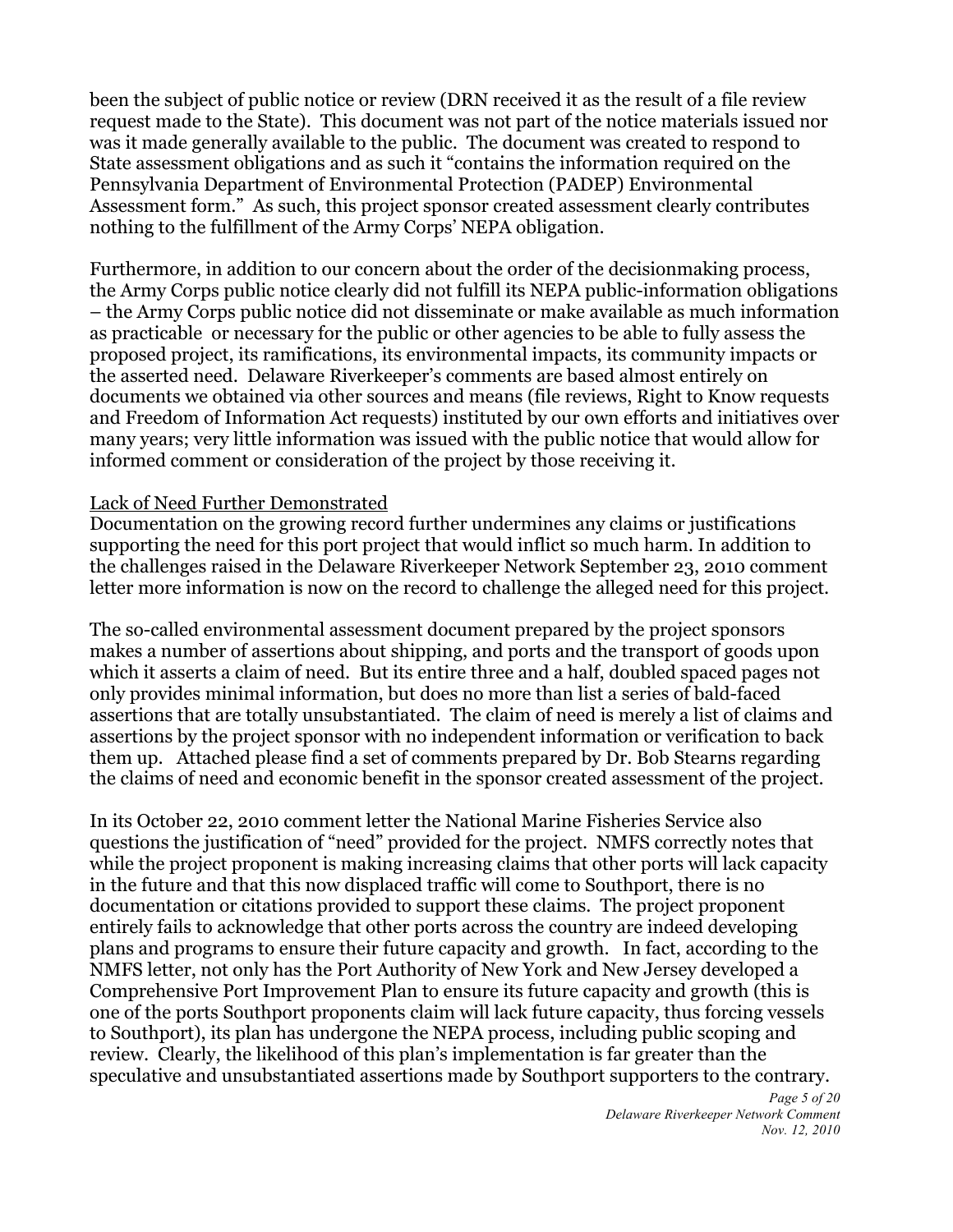## Alternatives Analysis

The US Fish and Wildlife Service, in its comments dated September 23, 2010, noted numerous deficiencies in the alternatives analysis, as has the Delaware Riverkeeper Network and our colleagues, as well as other agencies who have commented on this project over the years. But despite the years of comment on this precise problem with the review and analysis of the project, the project sponsors have never sought to correct this major deficiency. The Army Corps must ensure a complete alternatives analysis, including appropriate consideration of the "no action option." If this analysis is not done now it will have to be done as part of the NEPA process, which must occur prior to any permitting decision-making on this project regardless.

From the information we have provided as part of our previous comment, the "no action" alternative is clearly viable, as the project does not have a demonstrated "need." Moreover, the USF&WS has the perspective that, if the project were to be constructed, there are other locations for the project and/or other ways to undertake it that would be less harmful. Clearly, a full range of alternatives to project location, methodology, and feasibility must be put forth and analyzed in full to meet current legal obligations.

Because project proponents have been unable to assert or substantiate a "need" for Southport and the tremendous environmental harm it will inflict on public resources, they have been unable to put forth a clear or credible project purpose. As so aptly stated by NMFS in its October 22, 2010 comment letter: "Without a clearly defined project purpose, it is not possible to develop a comprehensive analysis of alternatives."

To the extent the project sponsor claims to have considered "alternatives," its "alternatives" are merely 6 different configurations of the same project at the same site, all assuming in-water work. This does not begin to constitute a genuine alternatives analysis that provides the level of information and options necessary to make a truly informed choice and decision.

# Cumulative Effects

As we have reviewed additional materials associated with Southport it has become increasingly clear that the array of cumulative harms associated with the project have not been fully discussed and analyzed as required by law. We documented numerous deficiencies in our September 21, 2010 comment, and have found more we include in this document.

A factor in determining the significance of a federal action pursuant to NEPA is whether the action has a cumulative significant impact on the environment. 40 C.F.R. § 1508.27(b)(7). A cumulative impact on the environment results from the incremental impact of the action when added to other past, present, and reasonably foreseeable future actions.

Connected actions and unrelated but reasonably foreseeable future actions may result in cumulative impacts that require an EIS and should be evaluated in a single environmental statement. A project does not need a final approval to be "reasonably foreseeable," for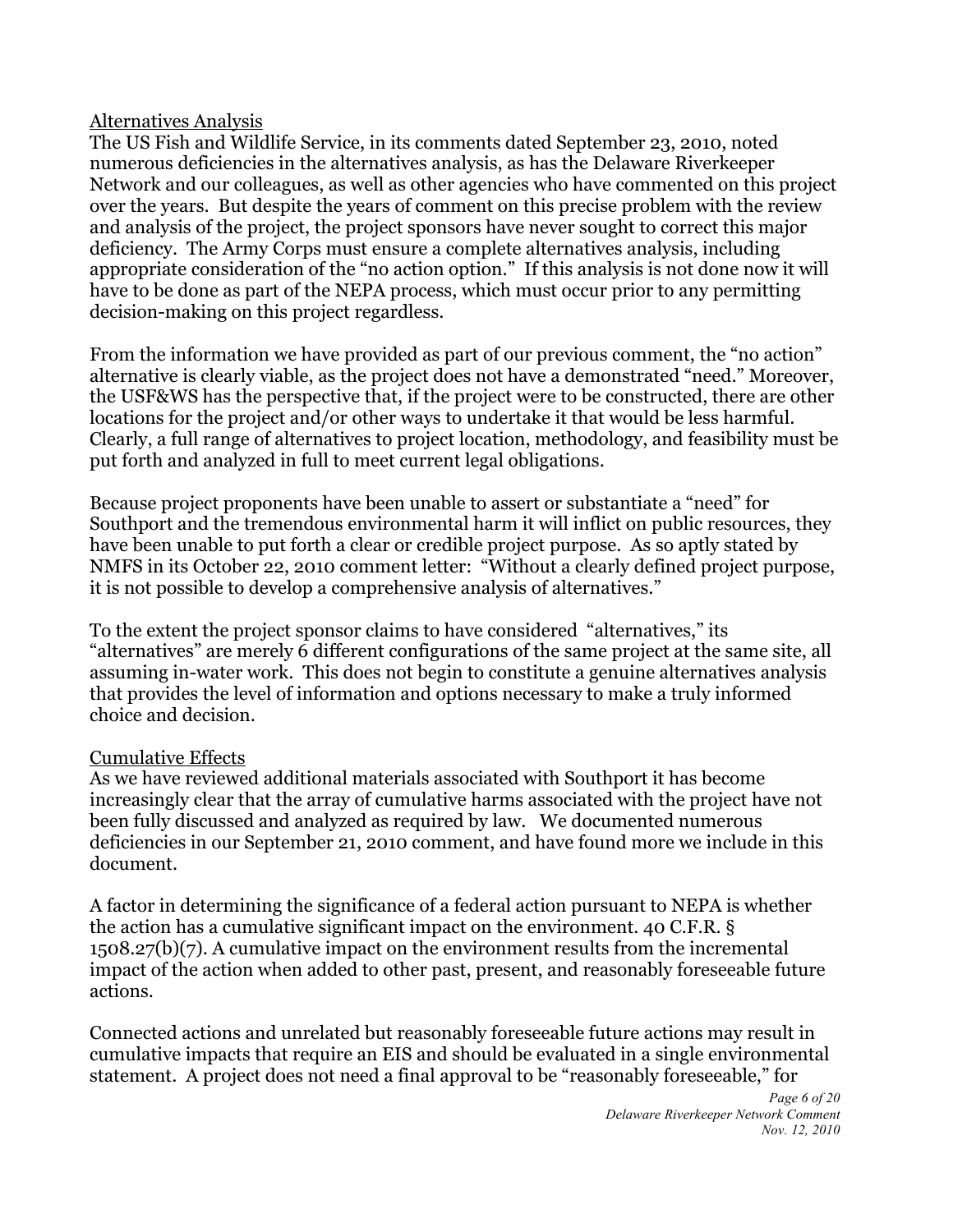purposes of cumulative effects analysis.

Impacts from the fill required to complete the port expansion are among the many effects that need to be assessed, but so too are the overall impacts caused by the change in shipping patterns and the cumulative affects to water, air quality, and aquatic species.

# Segmentation

This project is part of a larger development project called the Philadelphia Navy Yard Master Plan. NEPA requires analysis of direct and indirect impacts, and it requires a hard look at the whole project. Segmentation of project elements is not allowed pursuant to NEPA. And yet that is very definitely what is being attempted here and the Army Corps cannot legally permit it.

Further, this project is very much connected with the Delaware Main Channel Deepening project, the feasibility analysis provided with our previous comment documents the direct connection between the two, both in terms of planning, spoils to be used for construction, environmental impacts and more. The failure to consider the Main Channel Deepening in connection with Southport is another example of segmentation with this project.

## Clean Air Act

The Clean Air Act requires total direct and indirect emissions from an action be considered when assessing application of, and compliance with, the Clean Air Act. Project sponsors for Southport assert all kinds of increased port traffic induced by Southport to justify its need, and therefore its Clean Air Act analysis must take into consideration the air ramifications of that increased traffic.

The air impact consideration must include all foreseeable direct and indirect emissions. A foreseeable direct and/or indirect source of emissions comes from the spoil disposal plan which is based upon dumping of spoils at Fort Mifflin. This in turn will require project sponsors to remove an equal quantity of spoils from the CDF in order to make room for the incoming spoils. The emissions associated with transporting spoils to alternative locations in order to make room for the Southport spoils is a foreseeable direct air impact of the project that must be included, considered, and addressed as part of the project air conformity determination and associated documents, as it is a direct and ordered action emanating directly from the permitting and design of the Southport project and its spoil disposal plan.

# Water quality effects

The water quality effects of the project should be of great concern to the Army Corps which is given significant responsibility for protecting the quality of our waterways under the federal Clean Water Act.

According to the USF&WS, samples for sediments to be used in this project demonstrate "that contaminants are leachable from the sediments at concentrations that would pose unacceptable ecological risk to aquatic organisms." This means that these sediments deposited should only be used in areas where they will not be inundated during high water events and in a manner that reduces their potential for leaching from precipitation.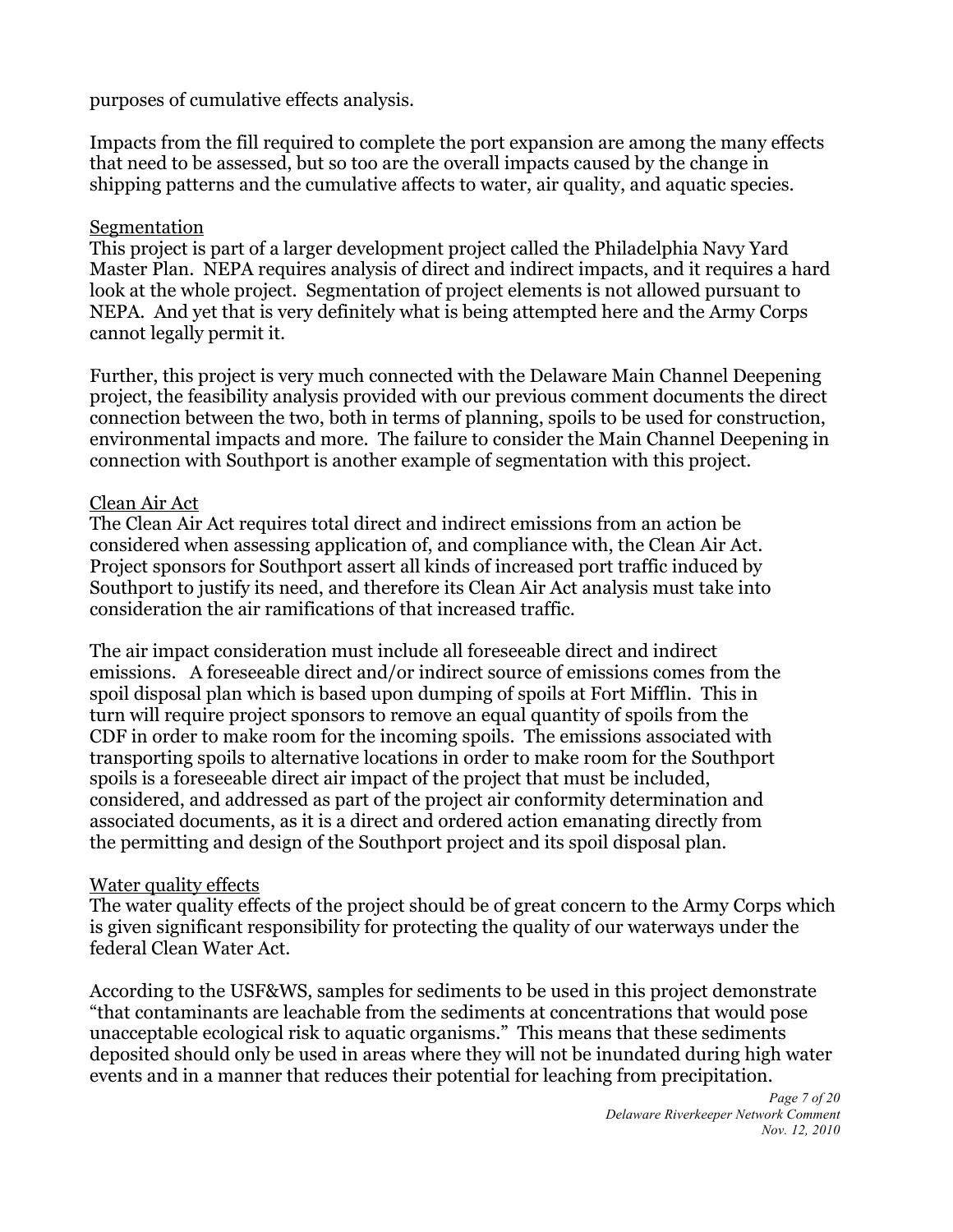Considering that spoils from this project are planned to be disposed of in the Fort Mifflin CDF it is very probable that the impacts USF&WS is concerned about will in fact occur.

According to documents on the record the spoils from the Southport project are planned for the Fort Mifflin CDF. This is highly likely to result in water pollution and harm. Fort Mifflin has been shown to effectively dump pollution back into the River from sediments disposed there rather than filtering it out prior to discharge.

Dr. Thomas Fikslin with the Delaware River Basin Commission (DRBC) conducted a review of the overflow from confined dredge disposal areas associated with dredging projects in the Delaware estuary. Dr. Fikslin analyzed data from two existing dredge spoils disposal facilities -- Money Island and Fort Mifflin. These areas receive sediments and water from Delaware River dredge operations. Sediments settle out in the area and the water is returned to the estuary. According to Dr. Fikslin's findings, these two CDFs, independently and collectively, are a significant source of toxic pollution to the Delaware River. The findings demonstrate that these particular facilities do not effectively remove contaminants from the discharge water that goes back into the River. Among the toxics discharged to the River during the de-watering process at these facilities are Cadmium, Lead, Copper, Zinc and total suspended solids. In some instances, the discharge concentration exceeds the DRBC's acute and/or chronic criteria, although the DRBC criteria are for dissolved metal.

For example, the following discharges were identified at the two sites:

|                          | <b>Money Island Fort Mifflin</b><br>(total)<br>(total) |       | Acute Criteria Chronic Criteria |                |
|--------------------------|--------------------------------------------------------|-------|---------------------------------|----------------|
| <b>Metals (ug/liter)</b> |                                                        |       |                                 |                |
| Lead                     | 268.1                                                  | 242.0 | 48                              | 16             |
| Copper                   | 229.7                                                  | 76.7  | 13.3                            | Q <sub>1</sub> |

According to Dr. Fikslin the two disposal facilities are the eighth largest discharger to the estuary and in the case of lead discharge more lead than all 78 point source dischargers to the estuary combined. (See chart below)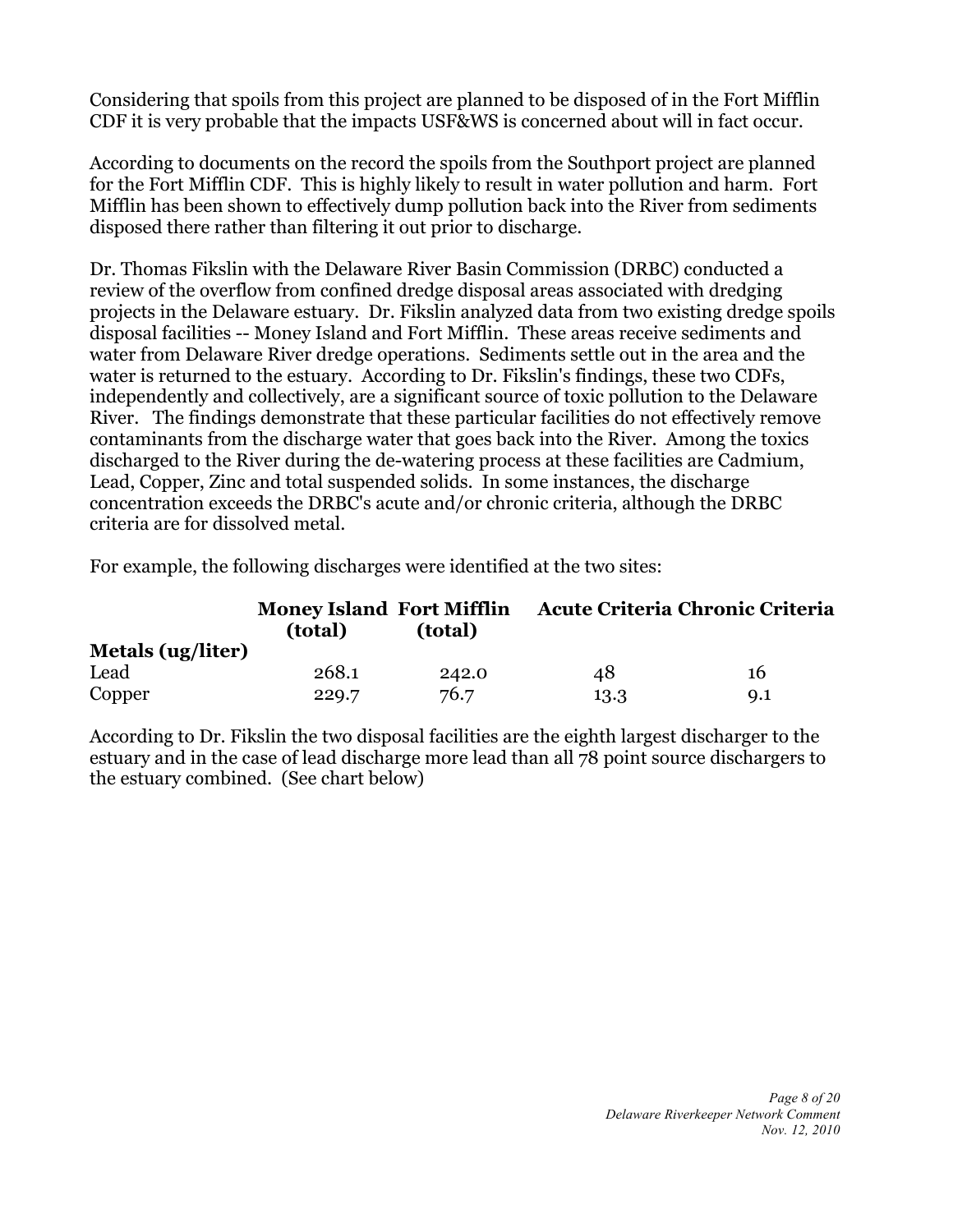

*Overhead slide from Dr. Tom Fikslin Presentation Nov. 4, 1998 at DRBC offices in West Trenton, NJ*

Dr. Fikslin also found that these CDFs are a source of DDE to the River, and a potential source of PCBs that have been documented in the sediments of the estuary. According to Dr. Fikslin: his preliminary evaluation "indicates that CDFs have the potential to impact aquatic life through acute and chronic toxicity, and human health through the bioaccumulation of organic compounds such as PCBs and DDX."

This research regarding the contaminants emanating from Fort Mifflin CDF operations, coupled with the findings of the USF&WS, demonstrate the highly significant threats to water quality posed by Southport.

According to NMFS additional water quality concerns include "turbidity through the resuspension of sediments into the water column from dredging and port operations" degrading water quality, lowering dissolved oxygen levels, and potentially releasing "chemical contaminants bound to the fine-grained estuarine/marine sediments."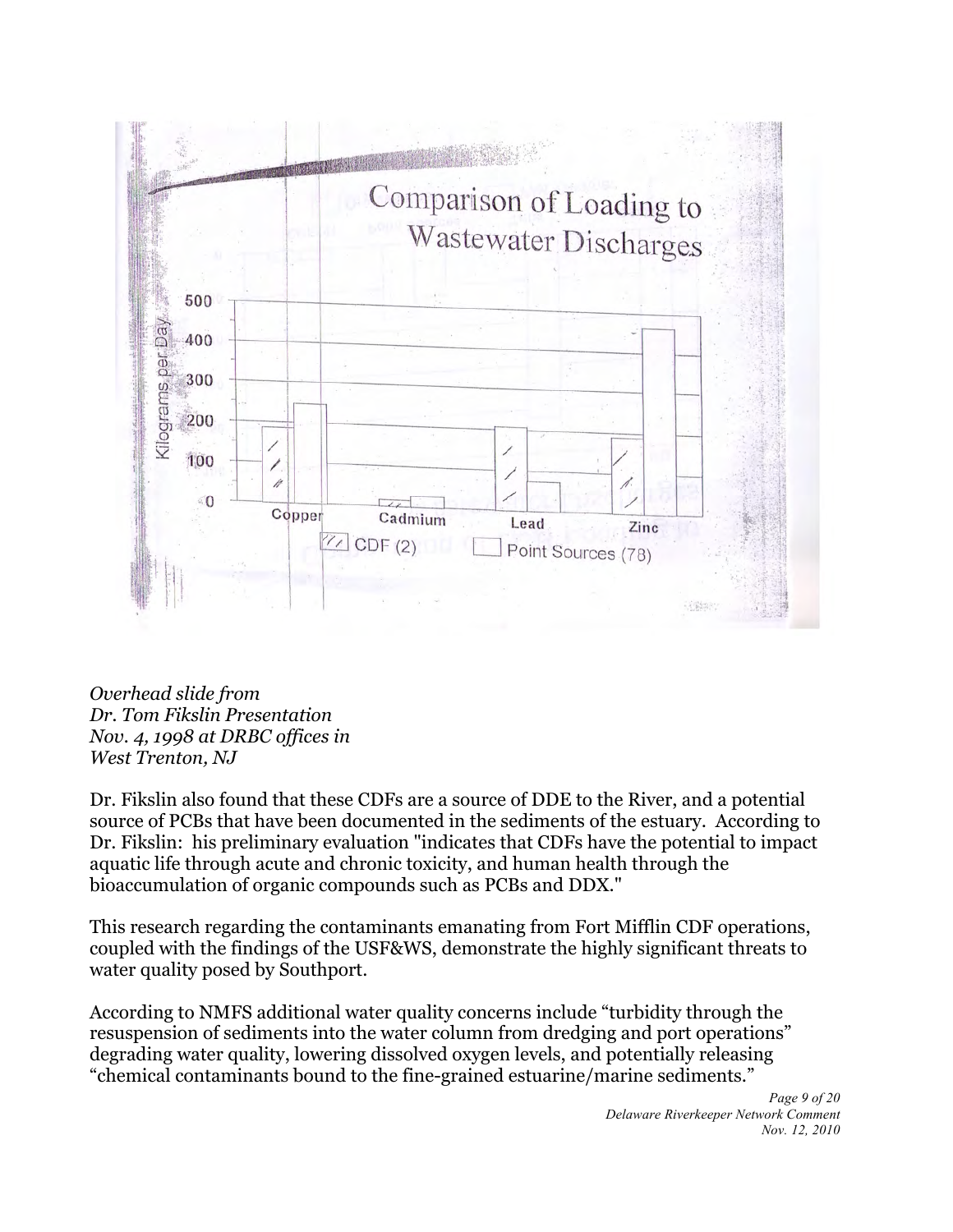Alterations to sedimentation and wave patterns caused by vessels entering and exiting the mooring area could also increase turbidity. "Suspended sediments mask pheromones used by migratory fishes, and can smother immobile benthic organisms and demersal newlysettled juvenile fish." (NMFS 10/22/2010) This is a particular concern for this project because its proposed location is an area that provides habitat, spawning and nursery habitat for commercially and recreationally valuable fish species as well as species listed or proposed for listing under the ESA. Decreased water circulation can also adversely affect striped bass survival because "strong current is needed to keep the eggs suspended in the water column and prevent them from being smothered by silt." (NMFS 10/22/2010)

## Dredge/Fill Material in the River

The Clean Water Act and implementing regulations and guidance are clear that when there is a practicable alternative that would inflict less harm on the environment and aquatic ecosystems, that alternative should be chosen. Discharges of dredge or fill material are not allowed if there will be a detrimental effect on critical habitat for endangered or threatened species; if it will result in or contribute to the significant degradation of the waters of the US; or if there are other appropriate or practicable steps that can be taken to minimize potential adverse impacts of the discharge to the aquatic ecosystem.

No Clean Water Act permit should issue for this project based on the information available, which is too limited in the first place, but which also, to the extent we have it already, demonstrates significant harms to the Delaware River, its quality, ecosystems and aquatic life.

The work has not been done to fully assess what other options are available that would avoid harm, or minimize harm, to water quality, aquatic ecosystems, or threatened or endangered species from the Southport project.

We submit for the record documents from experts discussing the historic effect of Delaware River dredging projects on sediment transport and wetlands erosion. This project involves a large volume of sediment removal and dredging – 35 acres to be dredged and anywhere from 1,008,000 to 1,306,000 cubic yards of river bottom sediment to be disturbed and removed. The cumulative effects of this new dredging activity and sediment removal initiative coupled with past dredging projects, and anticipated projects nearby such as the Philadelphia airport project that includes dredging of 37 acres of riverbottom, needs to be thoroughly and publicly assessed.

## Atlantic Sturgeon

This reach of the Delaware River has been indicated as important for Shortnose sturgeon that is listed as endangered and/or for Atlantic sturgeon that are currently proposed for listing as endangered (see information provided in our previous comment dated September 21, 2010).

Impacts to Atlantic Sturgeon have not been adequately addressed. This deficiency is even more dramatic in light of recent events – i.e. the proposal of the National Marine Fisheries Service of the Department of Commerce to list Atlantic Sturgeon in the Delaware River as endangered.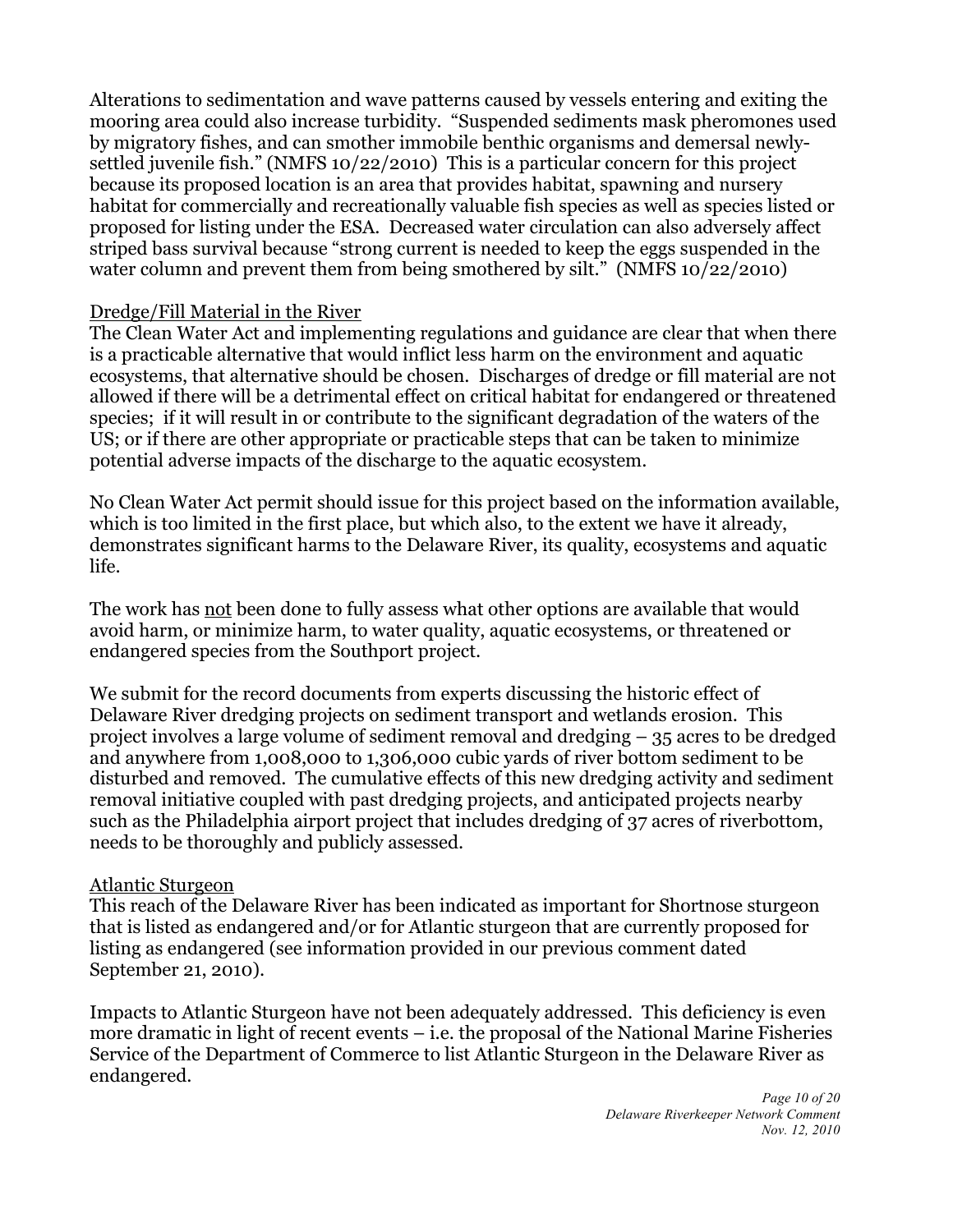The Atlantic sturgeon, *Acipenser oxyrinchus oxyrinchus*, is a large, long-lived, latematuring, slow-reproducing migratory fish that spawns in rivers such as the Delaware and migrates to the ocean and back again. Mature adults of this anadromous species may live as long as 60 years, reach lengths up to 14 feet, and weigh over 800 pounds. With its long snout and distinctive armor-like plates, this ancient fish may look as tough as a dinosaur but in reality is vulnerable to a number of human-caused threats that have drastically depleted its numbers, including over-fishing, habitat destruction from activities such as dredging, vessel strikes, and water quality degradation.

On October 6, 2010, NMFS published a proposed rule to add the Atlantic sturgeon to the federal Endangered Species Act. (National Marine Fisheries Service, Proposed Listing Determinations for Three Distinct Population Segments of Atlantic Sturgeon in the Northeast Region, 75 Fed. Reg. 61,872 (Oct. 6, 2010).) NMFS proposed for listing as endangered or threatened under the Endangered Species Act, 16 U.S.C. §§ 1531 et seq., five distinct population segments (DPS) of Atlantic sturgeon. NMFS explicitly found that "[T]he loss of any of the discrete population segments would result in a significant gap in the range of Atlantic sturgeon, and negatively impact the species as a whole, given the strong natal homing behavior of the species." (emphasis added).

Atlantic sturgeon are known to spawn in the Delaware River, although there may be fewer than 300 spawning adults per year in this subpopulation according to NMFS. Id. at 61,897. Other experts as noted in our previous comment are concerned there may be fewer than 100 Atlantic Sturgeon in the Delaware. NMFS found that vessel strikes, dredging, filling, and degraded water quality pose significant threats and so proposed to list the New York Bight (NYB) DPS, which includes the Delaware River subpopulation, as endangered. Id. NMFS found that the Delaware River spawning group is essential to the survival of the NYB DPS, as its loss "would result in loss of spatial structure for the DPS as well as numbers of fish to support spawning." Id.

According to the listing proposal issued by NMFS the Atlantic sturgeon range is threatened/affected by dredging and effects to water quality including dissolved oxygen levels, water temperature, and contaminants. The proposed Southport project will entail significant levels of dredging as well as significant water quality effects (including DO affects through removal of the water celery important for contributing oxygen to the water and introducing contaminants with resuspension of sediments and through disposal in the Fort Mifflin CDF known to be a discharge of contaminants from the sediments disposed of there).

The proposed listing specifically identifies dredging as a factor in the destruction, modification, or curtailment of the Atlantic sturgeon's habitat and range. "Environmental impacts of dredging include direct removal or burial of organisms, elevated turbidity or siltation, contaminant resuspension, noise or disturbance, alterations to hydrodynamic regime and physical habitat, and loss of riparian habitat." Id. at 61,882. NMFS further found: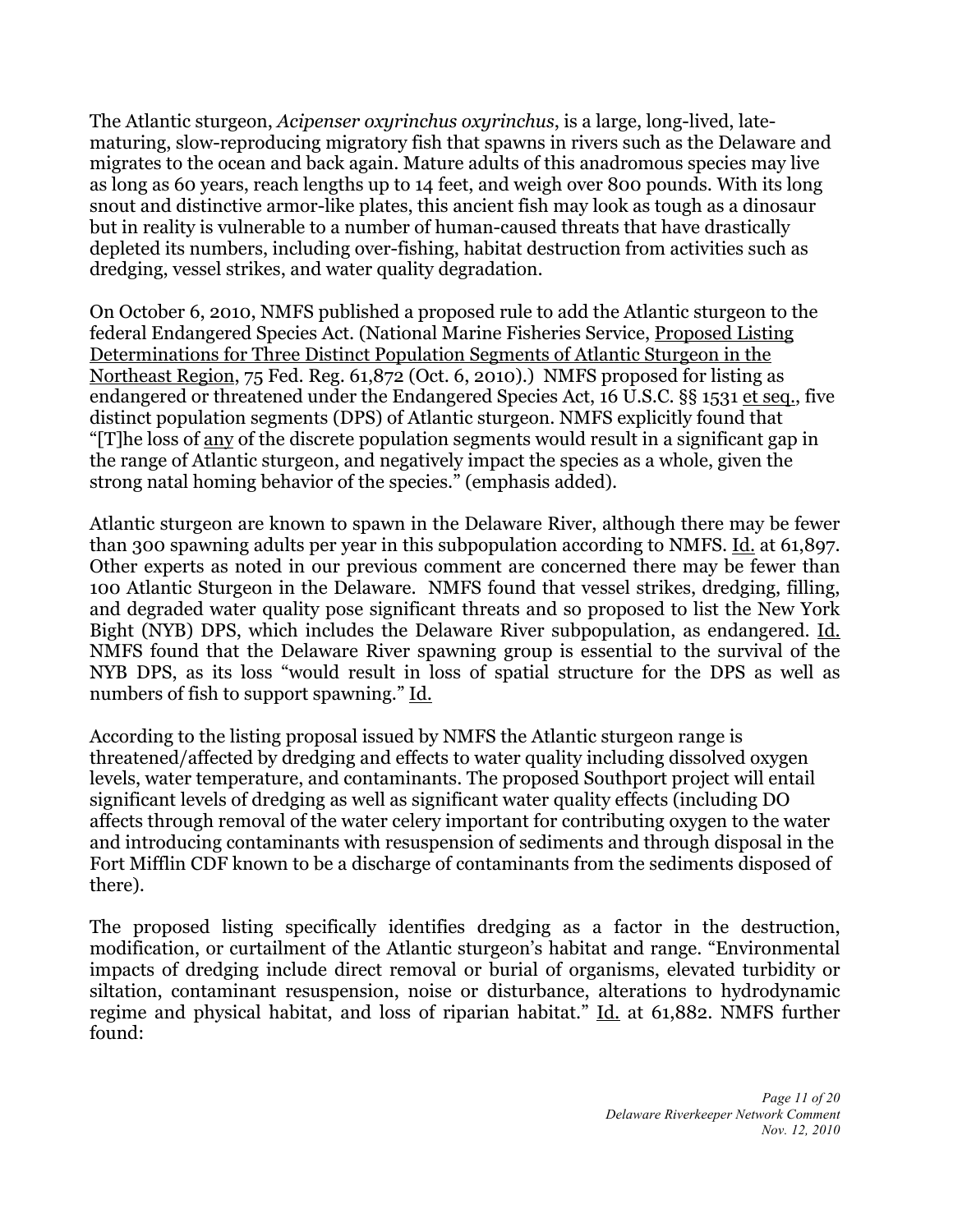Dredging and filling operations can impact important features of Atlantic sturgeon habitat because they disturb benthic fauna, eliminate deep holes, and alter rock substrates necessary for spawning. Deposition of dredge sediment has been shown to affect the distribution of Atlantic sturgeon. Dredging can also result in direct takes (killing and injuring) of Atlantic sturgeon. Such takes have the potential to affect the range of Atlantic sturgeon. Id. at 61,883 (citations omitted).

NMFS, in its October 22, 2010 letter about the Southport project said "In-water construction activities can affect Shortnose and Atlantic sturgeon through direct injury or mortality, displacing species from the area, or by altering the habitat and destroying forage items."

The ramifications of vessel strikes on sturgeon, despite the fact that vessel strikes pose significant threats to the Atlantic and Shortnose Sturgeon species, have not been considered. NMFS has determined vessel strikes to be a "significant threat" to the New York Bight DPS of which the Delaware population is a part. The change in traffic patterns and vessel traffic on the Delaware River for Southport with both a 40 foot and a 45 foot channel were not part of the record provided with the public notice for review and comment, and certainly have not been included in any NEPA analysis.

The harm to Atlantic and Shortnose sturgeon has not been sufficiently addressed through any of the project materials placed on the public record to date. These harms demonstrate the need for a full EIS as well as full ESA compliance and mandate the denial of the Clean Water Act permit in question.

## American Eel

American Eel are found, according to the US F&WS, within the stream channel, carrying stormwater, that is within the Southport project's boundaries and will be acted upon as part of this project.

American eel is a slow maturing and long-lived species that spends 8-30 years in estuary and freshwater streams, before returning to the Sargasso Sea, the same place they were born, to spawn as "silver eels" in the late summer and fall. While females produce millions of eggs, American eels reproduce only once in their lifetime and die after they spawn. The life history of the species, such as late age of maturity and a tendency for certain life stages to aggregate, can make this species particularly vulnerable to decline.

Young American eels return to their estuaries in a stage where they are referred to as glass eels. In all of its life stages, eels serve as an important prey species for many fish, aquatic mammals, and fish-eating birds. Although fisheries are a fraction of what they were historically, eel support valuable commercial, recreational, and subsistence fisheries and are an important part of the ecosystem. Loss of nearshore habitat destruction will have deleterious impacts on American eel.

While further study is needed, chemical contamination of American eel is known to occur and could be associated with an increased incidence of disease and reproductive impairment. Because eel are long lived, their exposure to endocrine disrupting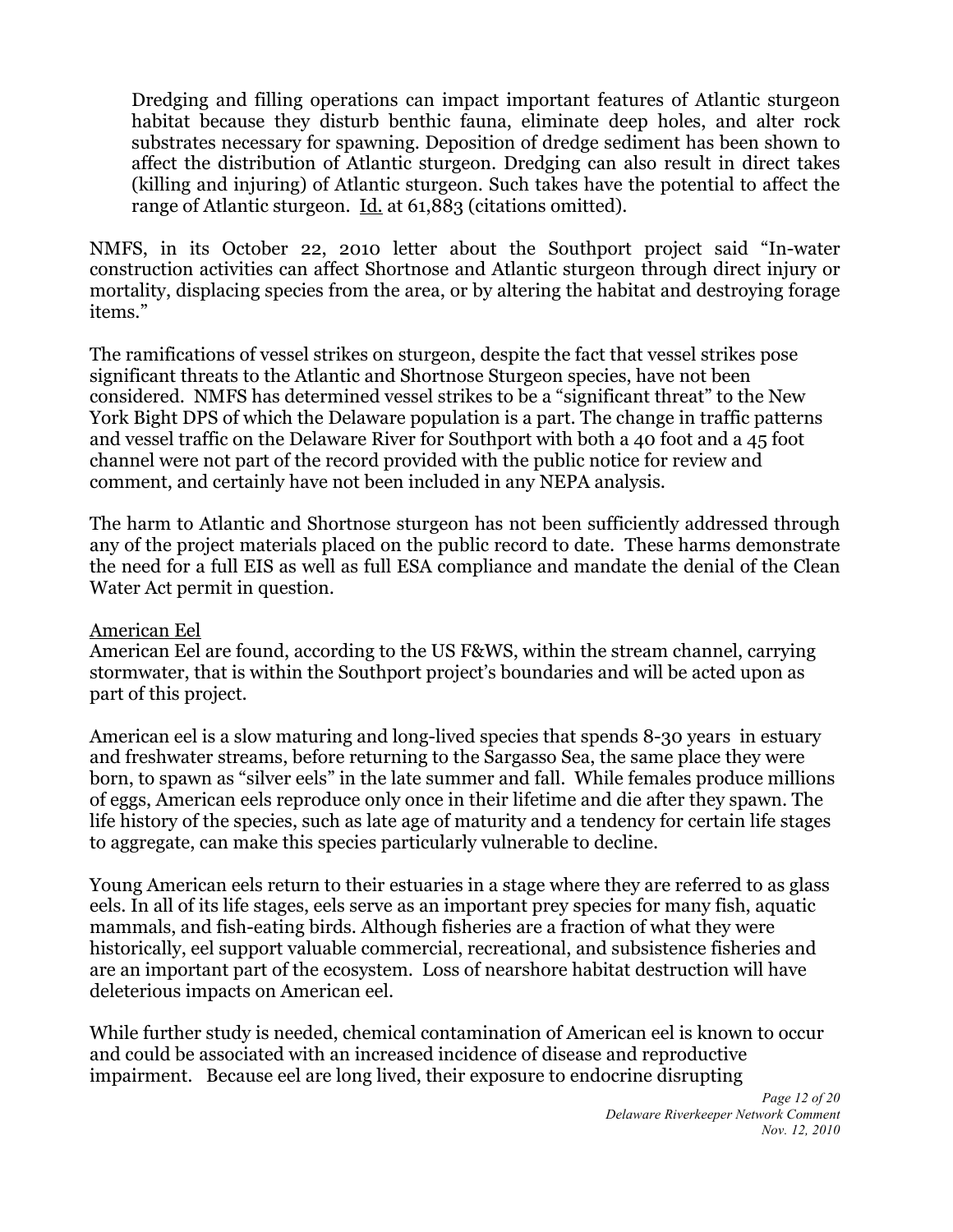contaminants could affect their sexual development, maturation, fertility and fecundity (ability to reproduce). Because there are concerns about the sediments associated with the Southport project, consideration of the ramifications of pollution from sediments and project induced runoff and its effects on American eel is needed.

Dissolved oxygen levels have been found to affect American eel. Dissolved oxygen (DO) has been found to be a strong predictor of the distribution of American eel. In North Carolina high catches of American eel regularly occurred in waters with DO levels above 4 mg/L. In the Chesapeake Bay, VA, 82% of American eel caught were in waters with DO levels between 5 and 9 mg/L. One of the concerns expressed for the Southport project and discussed in our previous comments has to do with the removal of subaquatic vegetation (SAV) that is an important source of oxygen in the River. The Philadelphia reach of the river continues to experience low oxygen levels, so much so that there is a question about its ability to support fish propagation. The failure to evaluate the destruction of SAV and the effects this will have on oxygen and American Eel as well as other fish species is a significant shortcoming of the review and consideration of the Southport project to date.

As mentioned in our previous comment, according to a 2004 Normandeau Associates report done for the project (Aquatic and Benthic Resources Study for Assessment and Improvements to Berthing Area South Port Project No. 03-149.S prepared by Normandeau Associates March 2004), aquatic vegetation found in the proposed project area "is important ... as a source of dissolved oxygen for the water. Vegetated intertidal and shallow subtidal habitat is not common along the Delaware River Philadelphia waterfront and should be considered ecologically important along this shoreline."

The USF&WS, in its Sept 26, 2010 letter sent to the Corps also discusses the ecological and historic value and role of American eel within the Delaware River and states its interest in "protecting and enhancing the abundance of American eel in these inlands waters [referring to Delaware River tributary streams] so those contributions may continue and increase. This can be accomplished by protecting, restoring and enhancing the habitat suitability and access for eels in the watershed, including the stormwater (stream) channel located on the project property." This issue of the importance of the stream channel on site for American eel was raised multiple times during discussions about the project with agencies prior to this public notice, and yet the project sponsors have continued to ignore the issue. It is incumbent on the Army Corps to ensure this deficiency is remedied in considering whether this project could or should move forward as is or in some modified form.

# Adverse Environmental Impact

The list of fish species that use the region of the River and its shoreline affected by Southport is significant and includes:

- $\sqrt{\phantom{a}}$ alewife
- $\checkmark$  blueback herring
- $\checkmark$  American shad
- $\checkmark$  striped bass
- $\checkmark$  vellow perch
- $\checkmark$  hickory shad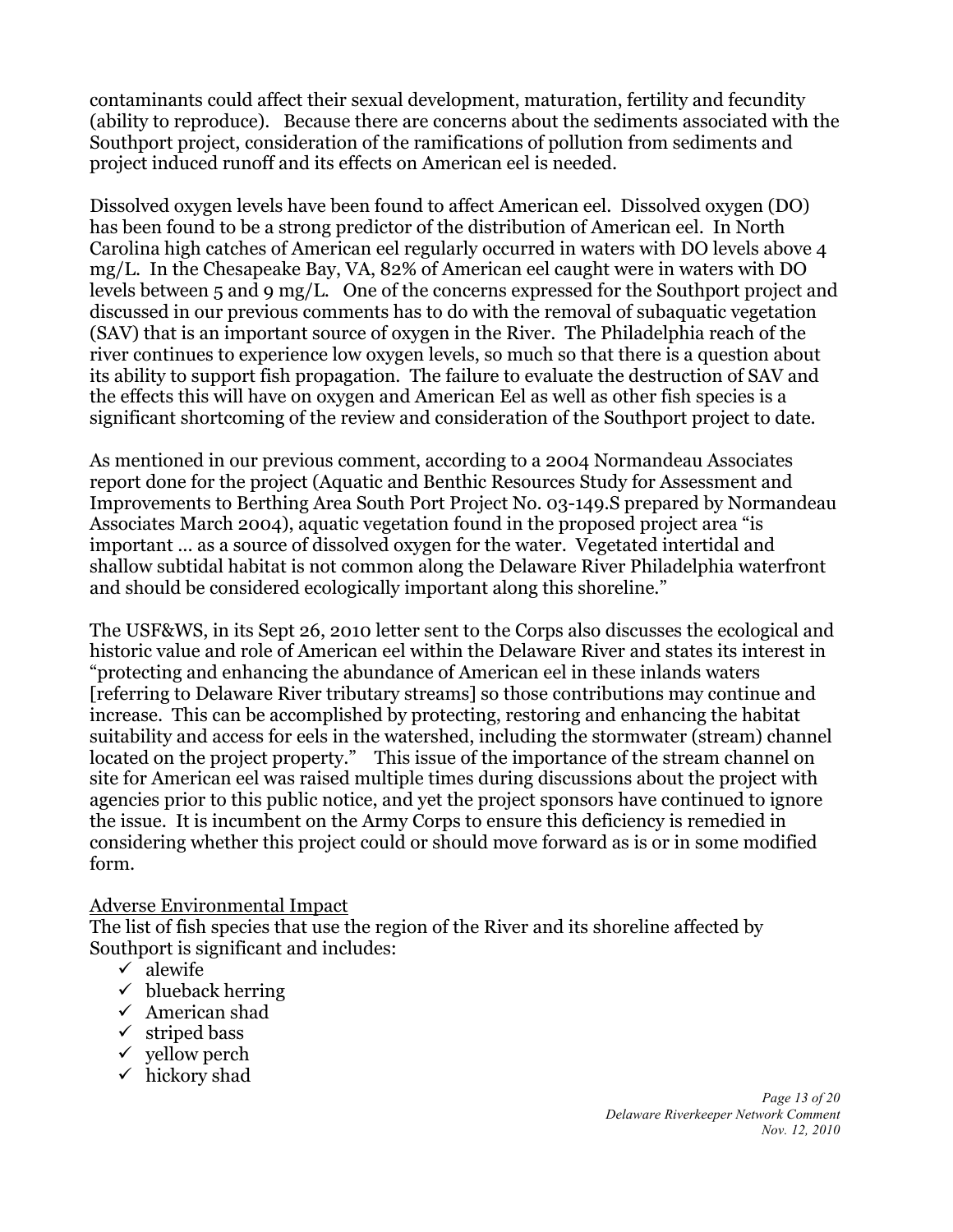- $\checkmark$  banded killifish
- $\checkmark$  mummichog
- $\checkmark$  American eel
- $\checkmark$  Atlantic herring
- $\checkmark$  Atlantic menhaden
- $\checkmark$  Bay anchovy
- $\checkmark$  gizzard shad
- $\checkmark$  hogchoker
- $\checkmark$  white perch
- $\checkmark$  Atlantic silverside
- $\checkmark$  Atlantic sturgeon
- $\checkmark$  shortnose sturgeon

Striped bass eggs, according to NMFS, have been found to be most abundant between Wilmington, DE and Philadelphia. American Shad are also shown to spawn this far down in the Delaware River.

Many of the species listed, including blueback herring, alewife, Amiercan shad and hickory shad are species of concern for NMFS – these "are species about which NMFS has some concerns regarding status and threats, but for which insufficient information is available to indicate a need to list the species under the Endangered Species Act."

According to the ASMFC American shad stocks are at an all time low. Declines are the result of a combination of overfishing, pollution and habitat loss. Although during the 19th century annual American shad harvests reached over 50 million pounds, today they are in the 1 to 2 million pounds range coastwide. The ASMFC believes that the Delaware River population is greatly depressed – so much so that it has created a shad management plan to focus on the species' recovery and restoration. To the extent Southport further impedes the protection and restoration of the shad populations of the Delaware River it is working at cross purposes with both the ASMFC and NMFS, and is undermining the protection and restoration of a species vital to the ecology, economy, recreation, and culture of our region.

According to research cited by NMFS, juvenile striped bass prefer nearshore habitat to offshore habitat. To the extent that Southport will damage and destroy large swaths of nearshore habitat, the effects to striped bass will be significant. Similarly, white perch are generally found in shallow water (usually not deeper than four meters). The construction of Southport will result in damage and destruction to large swaths of habitat at this critical depth range. The project as proposed will result in the "permanent loss of 12.3 acres of intertidal and subtidal shallow water habitat including mudflats, a special aquatic site under the Clean Water Act, and more than an acre of SAV dominated by wild celery." Additionally, more acreage is to be damaged by dredging and subject to shading – further diminishing or eliminating this habitat for species that rely upon such areas.

Fishery habitat is shown to be poor (according to the NMFS Oct 22, 2010 letter) when located under large, pile-supported structures. Therefore, the assertion that, because acreage subject to this outcome for Southport is not filled in, it is therefore not harmed or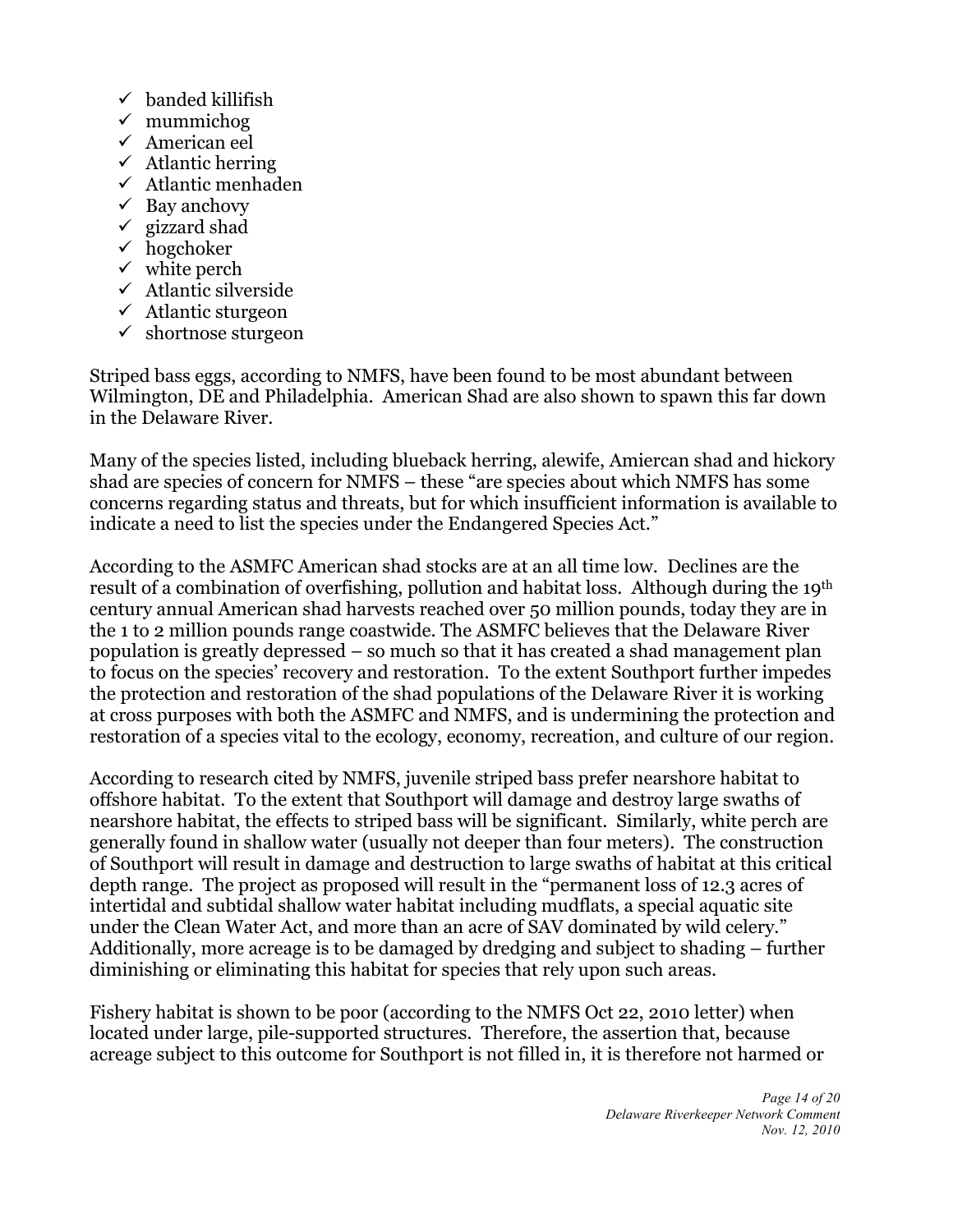diminished for aquatic life use is entirely false. Harms to fish species in such areas result from reduced light, increased turbidity and reduced water circulation.

Asiatic clam, a food source for Shortnose sturgeon, is found in the proposed development site of Southport. Food for other species are also found at this location including Gammaraus, polychaete worms, chironomus, and blood worms – known to be prey for striped bass, American shad and blueback herring. This caused NMFS to conclude that the Southport development site is one that supports prey species and provides forage habitat for fish. Similarly, Weston, the project consultant, concluded that "Based on the range of substrate type and the diversity and abundance of macrobenthic invertebrates present in the study area and the results of fish surveys, the macrobenthic invertebrate community at the proposed Southport Development Project provides a significant source of forage for fish utilizing the site." (draft "environmental assessment" prepared by project proponents, 2010)

Additionally, young of year for many of these species were found in the dredge footprint of the project, adding the harms of direct or indirect effects from dredging to the broad array of harms and concerns raised by the Southport Project and, to date, insufficiently addressed in the purported environmental analysis of the Project.

According to the USF&WS September 26, 2010 letter – this site has the potential to support 33 mammalian species (2 species were observed), 60 bird species were documented to occur in the site (including osprey and bald eagle), and the there has been documented use of the site by at least 6 herptile species.

Among the negative effects that have not been adequately considered or addressed is the degradation of the shallow water habitat along the southern shoreline of the site. According to NMFS (Oct 22, 2010 letter), this shallow water habitat "will be degraded as a result of the sedimentation and increased wave action due to the construction and operation of the marine terminal. "

Impingement and entrainment of the variety of species discussed in this comment due to the intake and discharge of ballast water will be significant. The intake of millions of gallons of ballast water from the River as a result of the commercial vessels coming into Philadelphia due to this project "will entrain early life stages of commercially and recreationally important fish" including American shad, alewife, blueback herring and striped bass. The cumulative effects of this impingement and entrainment need to be considered in conjunction with the impingement and entrainment that already occurs at existing cooling water intakes operating in the Delaware Estuary and River including, but not limited to, the Salem Nuclear Generation Station, Eddystone 1-4, Delaware City facility, Edgemoor 104 and 5, Hope Creek facility, Sun's Marcus Hook facility, the Paulsboro facility in NJ, Dupont Edgemoor in DE, and PP&L Martins Creek facilities, to name a few. These facilities kill billions of fish via impingement and entrainment, and the additional impingement and entrainment that will be caused by Southport must be analyzed and considered in this context.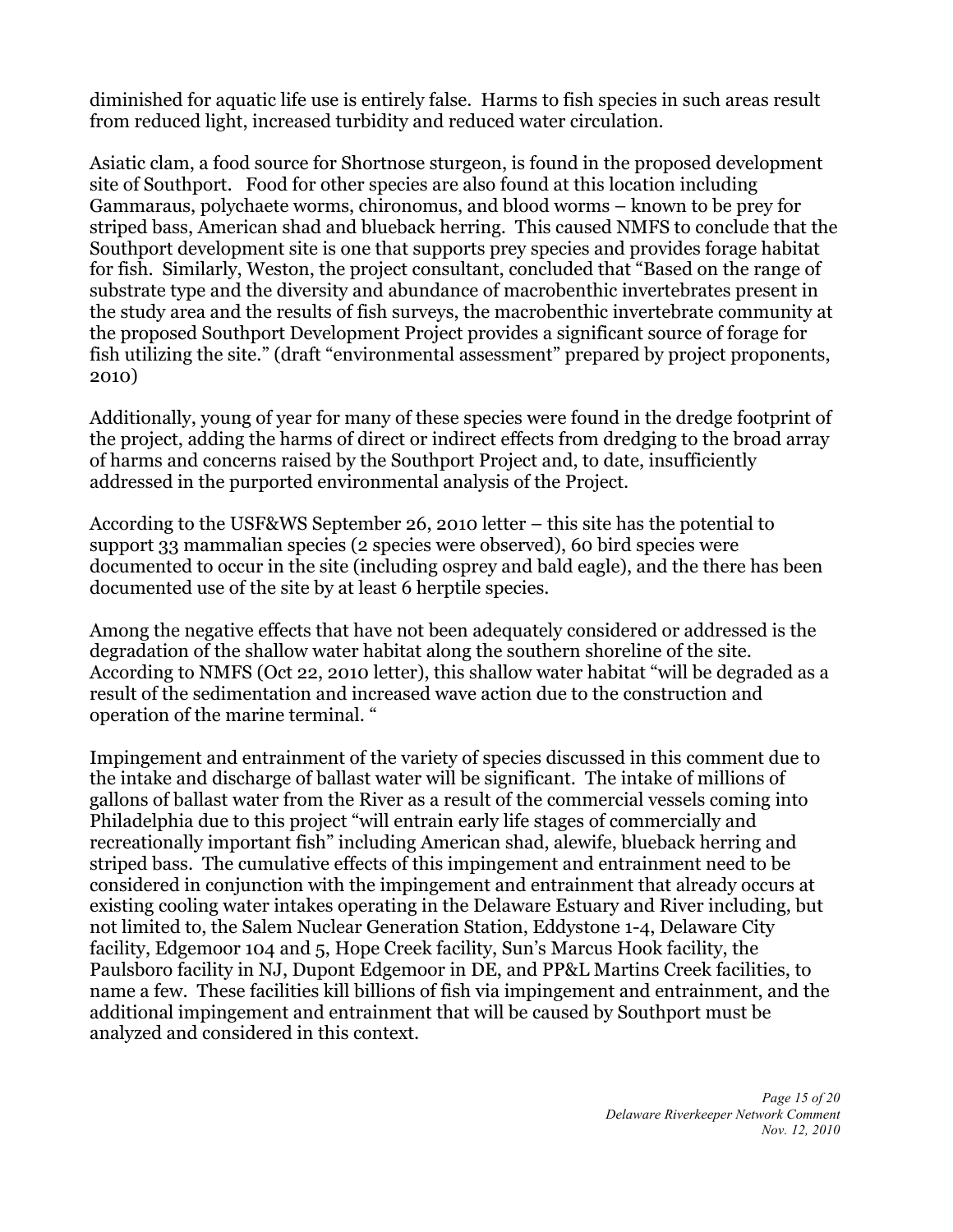# Mitigation

According to the USF&WS letter of September 26, 2010, the mitigation proposed by the applicant does not fulfill the requirements of the law, does not mitigate for the various kinds and quality of environmental harms to be inflicted by the project, and does not provide the quantity and quality of information necessary to evaluate the mitigation offering. Clearly there is not enough information available to properly consider or assess this project pursuant to NEPA or otherwise.

NMFS too in its October 22, 2010 letter challenges the proposed mitigation stating that it does not offset the impacts to NOAA trust resources. NMFS further, and rightfully, concerned that the mitigation is focused on the conversion of one type of aquatic habitat into another type of habitat  $-$  e.g. "the restoration of wetlands and the filling of existing subtidal aquatic habitat to create shallower aquatic habitat." This is of particular note and concern when, as is the case here, the original habitat has "value to aquatic life." The project proponents propose not to provide new habitat to make up for the habitat being destroyed, but simply moving the parts around and changing the type of habitat available – resulting in a net loss of habitat contributing to the health and vitality of the aquatic life and ecosystems that are public trust resources. Additionally, the amount of activity proposed "is not sufficient to provide even a 1:1 ratio for mitigation."

NMFS mitigation ratio requirements generally are: 2:1 for creation/restoration; 3:1 for enhancement and for SAV impacts; 27:1 for preservation.

According to the information provided in our previous comment, as well as that now provided by the USF&WS and NMFS – the Southport mitigation offering cannot pass the straight face test.

# State permitting information

Among the information recently received from the Army Corps in response to a FOIA filed by the Delaware Riverkeeper Network was information filed with the Pennsylvania Department of Environmental Protection (PADEP) about the Southport Project. Therefore, it is our assumption and expectation that these documents are part of the official Southport file and so we don't need to make new copies for you to include in the record as they are already part of that record (please contact us immediately if this assumption is incorrect so we can copy and send back to you copies of all of the documents you sent to us). There are numerous concerns about the information in this packet filed with the State that need to be addressed. Because you have this information in the Army Corps files, we presume that you relied at least in part on this information when considering the project to date and so we address here the concerns we have about these materials.

Page 3 of the application materials asks whether the project is funded by state or federal grants. The response marked is "no". We question whether this is accurate as all press reports to date talk about Southport being funded by the Commonwealth of PA.

The state application materials assert that, because there is no increased flood risk to immediately adjacent properties, and because dredging within the river will be removing a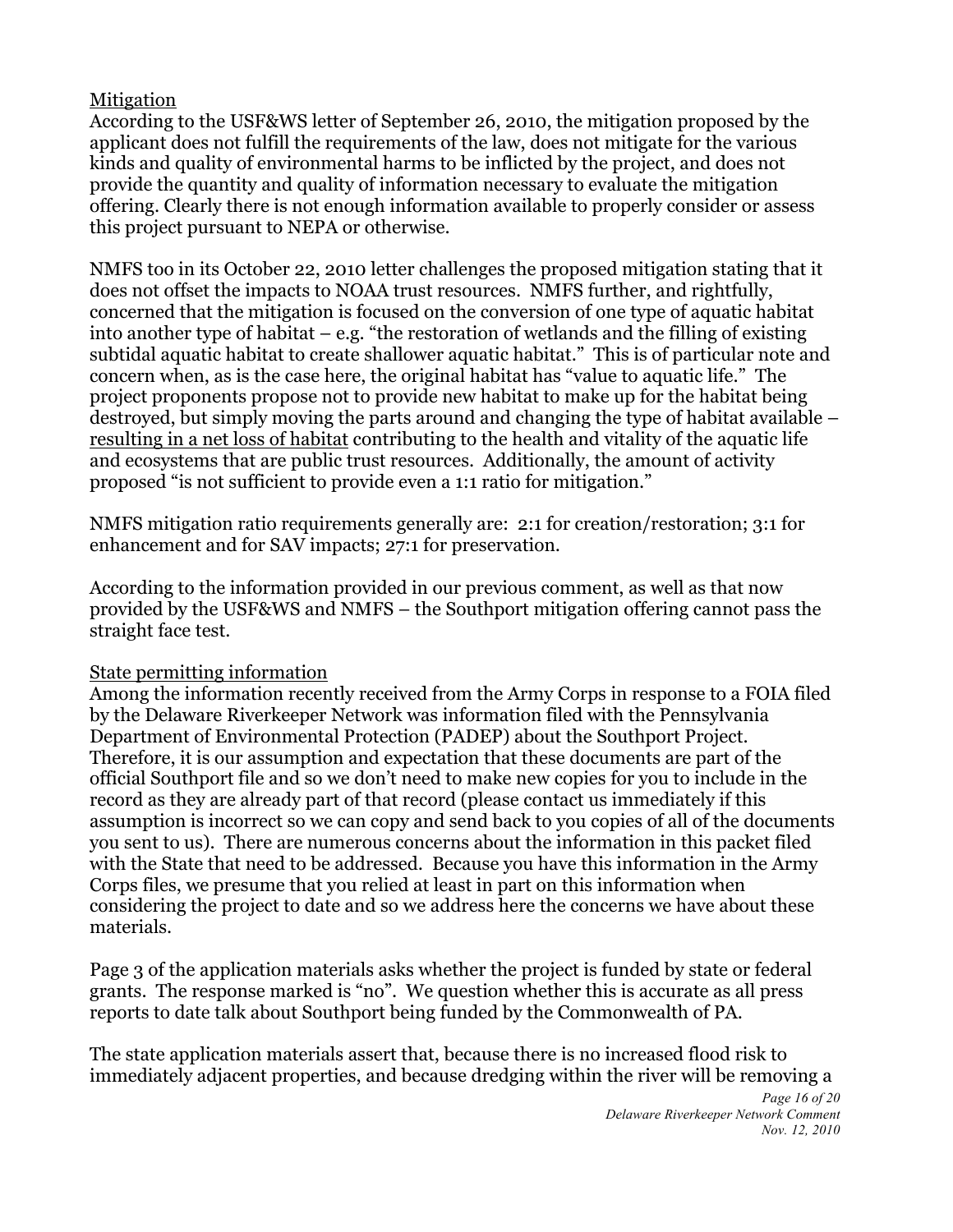volume of sediment greater than what will be placed within the floodplain, the "impact associated with the loss of floodplain area as a result of development of the property is anticipated to be negligible considering the amount of floodplain area associated with the large-scale river system and the design requirement of no net fill considering the dredged material volume." (See pp. 1 & 2 of Project River Hydraulics Narrative) This assertion fails to recognize the values of a vegetated floodplain and healthy floodplain soils for pollution prevention and habitat. Moreover, it fails to consider the fill that is going to be placed within the River, over 12 acres. To simply discuss what is being taken out of the River and placed on the "landside portion of the site" without discussing what portion of the River is being filled by this project is not only misleading, but also a violation of the intent, spirit and requirements of federal and state laws and regulations on floodplain protection and no net fill.

The state public notice asserts that only 3.62 acres of fill is to be placed in the River.This is not only inaccurate but intentionally misleading. 9.41 acres of intertidal/sub-tidal wetlands will be filled by this project in the Delaware River. Thus, an accurate quantity regarding fill into the River would be the total of the two numbers, i.e. 13.03 acres. In fact, even the project sponsor's own environmental assessment document says the project will require 13 acres of River fill. (See page ES-3)

The post construction stormwater plan is focused on grading and constructing the site to convey stormwater directly into the River. Based on the state of the science and engineering on stormwater management, this is an inappropriate first strategy. The project should be focused on infiltration, wet ponds with native vegetation, filtering strips vegetated with native plants that can both cleanse pollution from runoff and encourage infiltration, and so forth. But a strategy focused on direct discharge – whether by pipe or overland flow, is not in keeping with the spirit or letter of our stormwater and water quality regulations. It appears that only about 1/3 of the site is going to be filtered through an infiltration system of some sort. And as we read it, it appears as though this area is going to be well-used by the port operations thus minimizing the level of infiltration and pollution prevention that could be achieved by other approaches in combination with, or in lieu of, this one.

The PADEP permit application materials say that only 10 acres of waterbodies are affected by the project and no wetlands. This clearly contradicts all other information in the materials for this project. Page 17 of Appendix A.

While the July 2010 application materials discussing mitigation assert that a review of alternative sites preceded selection of the Southport site – this false claim is belied by the documents and comments provided by Delaware Riverkeeper Network and our colleague organizations previously in this comment and elsewhere on the record and in discussions about the project. Clearly Southport was selected first and justification was made later, with the no-action alternative not receiving due consideration as required by law, or common or fiscal sense.

The PADEP application materials asserted that this reach of the River is not listed on the Clean Water Act 303(d) list of impaired waters. But in fact the estuary is listed as impaired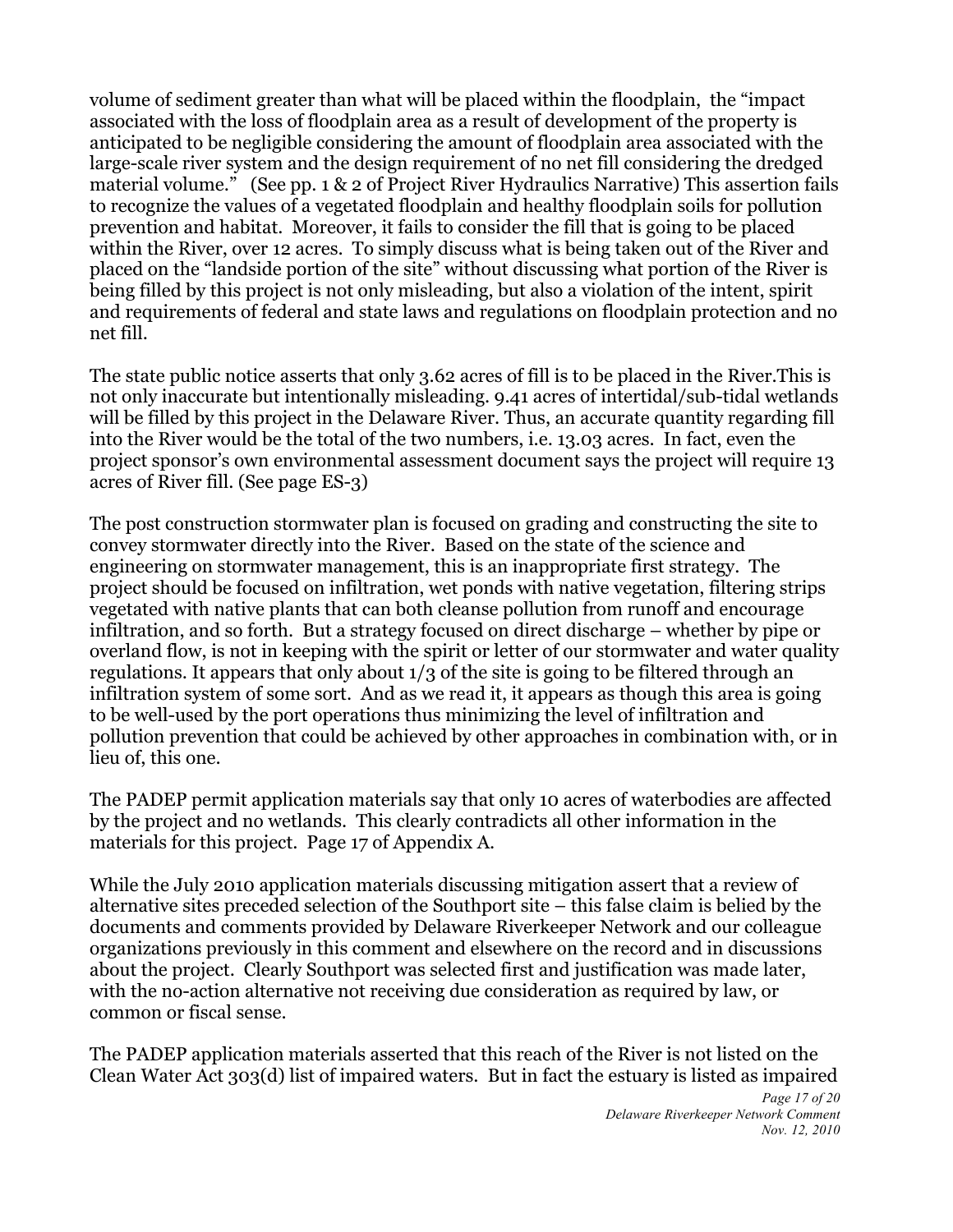for PCBs and there have been extensive efforts to address PCB loadings into the River. There is extensive knowledge that contaminant levels are higher in shallow water sediments and that PCBs are harbored in Estuary sediments and can be resuspended into the water column as the result of dredging and disposal of spoils. The Fort Mifflin CDF where the spoils are to be disposed of is known as a source of PCB pollution to the Delaware River, as noted earlier in this comment. Analysis of the reintroduction of PCBs from this project should be receiving significant attention. The PCB issue must be thoroughly addressed as it is a significant source of contamination for fish in the Estuary, mandating the institution of an array of fish advisories for a number of species resulting in advisories to either limit or cease consumption of such fish. Increasing the levels of PCBs in the water column and, as a result, in the fish of the Delaware Estuary is an effect that must be carefully analyzed from an environmental, human health, and recreational ecotourism/economic perspective.

The July 2010 draft mitigation plan mentions rare, threatened and endangered species that are present and at risk from this project. After consulting with state and federal agencies the list includes: bald eagle (state threatened), Shortnose sturgeon (*Acipenser brevirostrum* – federal and state endangered), Red belly turtle (*Psedemys rubriventris* – threatened), Eastern mudminnow (*Umbra pygmaea* – potential candidate), field dodder (*Cuscuta pentagona* – proposed threatened), bugle weed (*Lycopus rubellus* – endangered), velvety panic-grass (*Panicum scoparium* – endangered), forked fush (*Juncus dichotomus* – endangered), and Atlantic sturgeon (*Acipenser oxyrhinchus* – federal species of concern and now proposed for listing as endangered in the Delaware River). As of July this list is extensive, and yet in the Army Corps materials and even the PADEP materials there is relatively little discussion about how these species will be harmed by the project, to what degree they will be harmed and what that harm translates into in terms of their population status, and how that harm could and would be avoided. This analysis and investigation does not fulfill the level of attention and detail mandated by the law for rare, threatened, endangered and candidate species under state and federal law.

While the state permit application materials discuss mitigation, the mitigation proposed for this project falls far short of what is needed to mitigate for the habitat harms to be inflicted. The proposal fails to discuss the ramifications for the wide array of rare, threatened, endangered and candidate species that would be affected by the project.

We further note that it is not appropriate for the state permitting application to have draft mitigation plans. The applicant needs to create and propose its own mitigation plan. A draft of what the project proponents might do (or might not do), and that speculates about what might be possible (or might not be possible) is not appropriate for State or federal decision-making purposes.

It is not appropriate that the sustainability of any mitigation project be foisted on the shoulders of an already underfunded state agency such as PA DCNR, as is proposed by the mitigation draft plan. Programs and funds must be put in place to insure sustainability and maintenance, including for an invasives removal initiative to mitigate this major threat to habitat and ecosystems.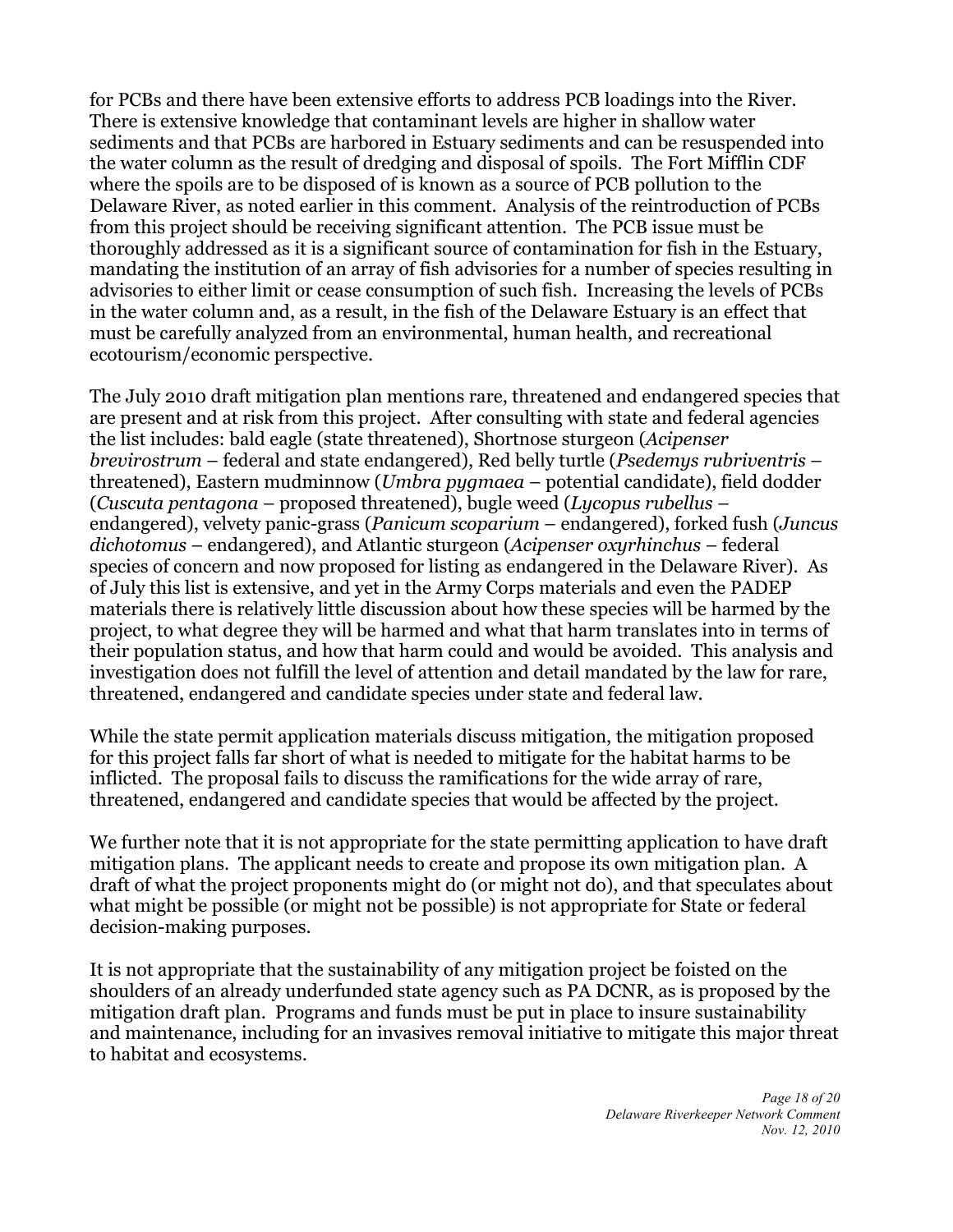The project sponsor's environmental assessment proposes the project will require dredging of 35 acres of the river bottom to a 42 foot depth, but then says that it may include dredging to the 47 foot depth. Were all project analyses and information based upon the 42 foot depth or 47 foot depth? If 42 then this project needs to be totally reassessed to the 47 foot depth level as that is what is ultimately being sought and planned for.

It is significant that in May 2007 Versar concluded that the affects of industrial development and shipping traffic were so significantly affecting aquatic vegetation that they didn't find much if any present; but later in June 2010 studies identified 1 acre of slip area with established SAV at the project site largely dominated by wild celery, as well as finding patches of Musk grass and algae species intermixed with wild celery in patches along the eastern shore of the Navy Yard property. It shows that the earlier data collection upon which much of the project sponsor's environmental assessment is based is dated and inaccurate. It is also a demonstration of either incompetence in 2007 or a dramatic rise in the health of this reach of the River for aquatic vegetation and therefore associated fish and water quality. If the latter is the case then it is even more important that this reach of River be protected and that this burgeoning population of SAV and all the benefits it brings be protected so that it can continue to grow and spread bringing more health and habitat to this reach of the River that has been so degraded by past development and practices.

Continuing characterizations that the habitats and vegetation at the Southport site, in water and on land, are to be dismissed and viewed as expendable because some of them are infected with invasives or impacted by other harms is inappropriate. That a habitat has been harmed by past bad practices does not support an argument that it is expendable. In a reach of the River such as this, where habitat is at a premium because there is so little of it, its importance and value is magnified, and rather than be using "degradation" as an excuse for total decimation, it actually makes the case for active investment in restoration.

Respectfully,

 $7 - 6$ 

Maya K. van Rossum, the Delaware Riverkeeper Delaware Riverkeeper Network

Jeff Tittel, Director NJ Sierra Club

Mark Martell, President Delaware Audubon

Amy Goldsmith, Director NJ Environmental Federation

David R. Conrad, Senior Water Resources Specialist National Wildlife Federation

Captain Robert V. Martin U.S. Navy Ret.